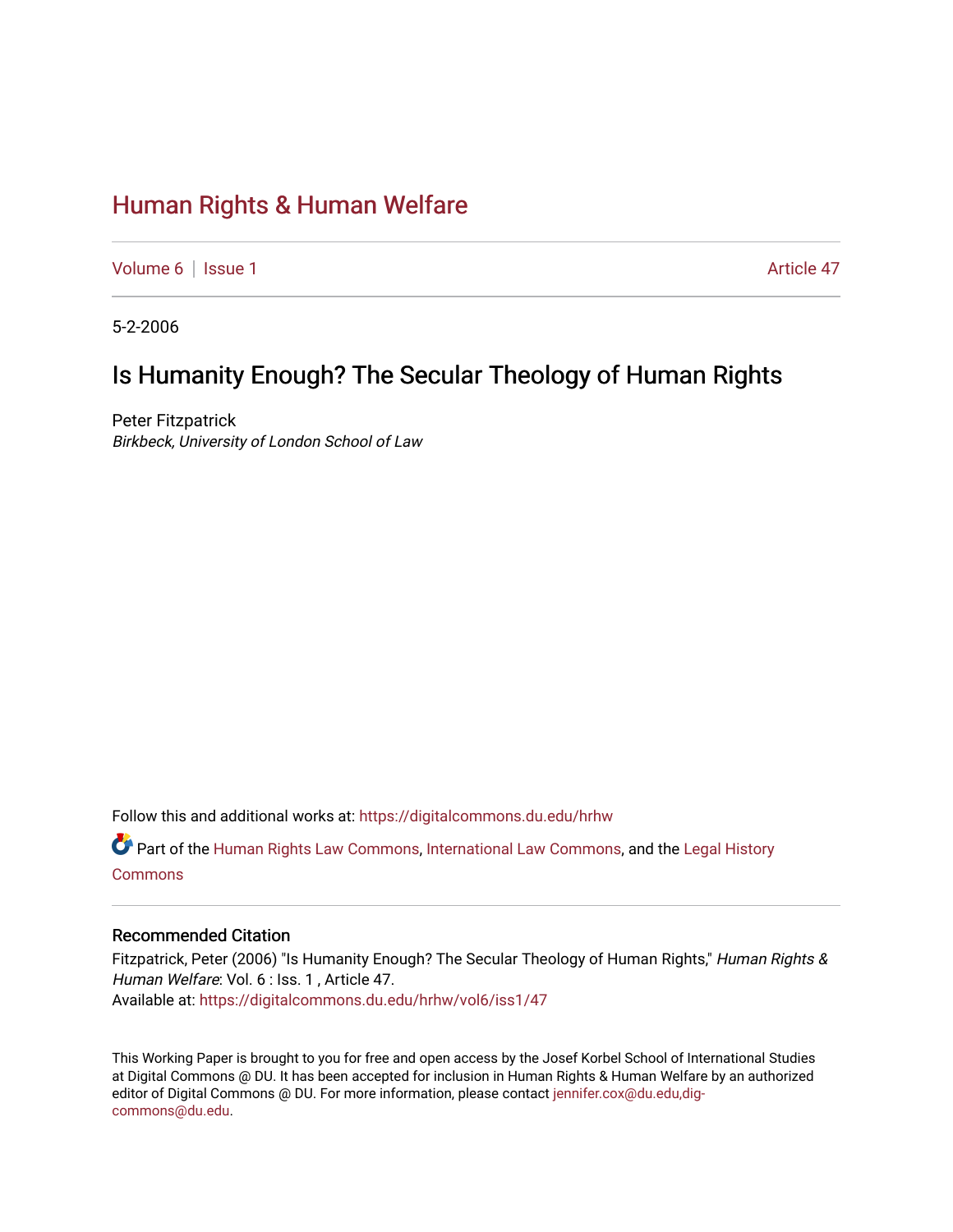# **human rights & human welfare**



*a forum for works in progress* 

## working paper no. 32

# **Is Humanity Enough? The Secular Theology of Human Rights**

by Peter Fitzpatrick Anniversary Professor of Law Birkbeck, University of London School of Law [peter.fitzpatrick@clickvision.co.uk](mailto:peter.fitzpatrick@clickvision.co.uk)

Posted on 2 May 2006

<http://www.du.edu/gsis/hrhw/working/2006/32-fitzpatrick-2006.pdf>

© Peter Fitzpatrick. All rights reserved.

This paper may be freely circulated in electronic or hard copy provided it is not modified in any way, the rights of the author not infringed, and the paper is not quoted or cited without express permission of the author. The editors cannot guarantee a stable URL for any paper posted here, nor will they be responsible for notifying others if the URL is changed or the paper is taken off the site. Electronic copies of this paper may not be posted on any other website without express permission of the author.

The posting of this paper on the **hrhw working papers** website does not constitute any position of opinion or judgment about the contents, arguments or claims made in the paper by the editors. For more information about the **hrhw working papers** series or website, please visit the site online at http://www.du.edu/gsis/hrhw/working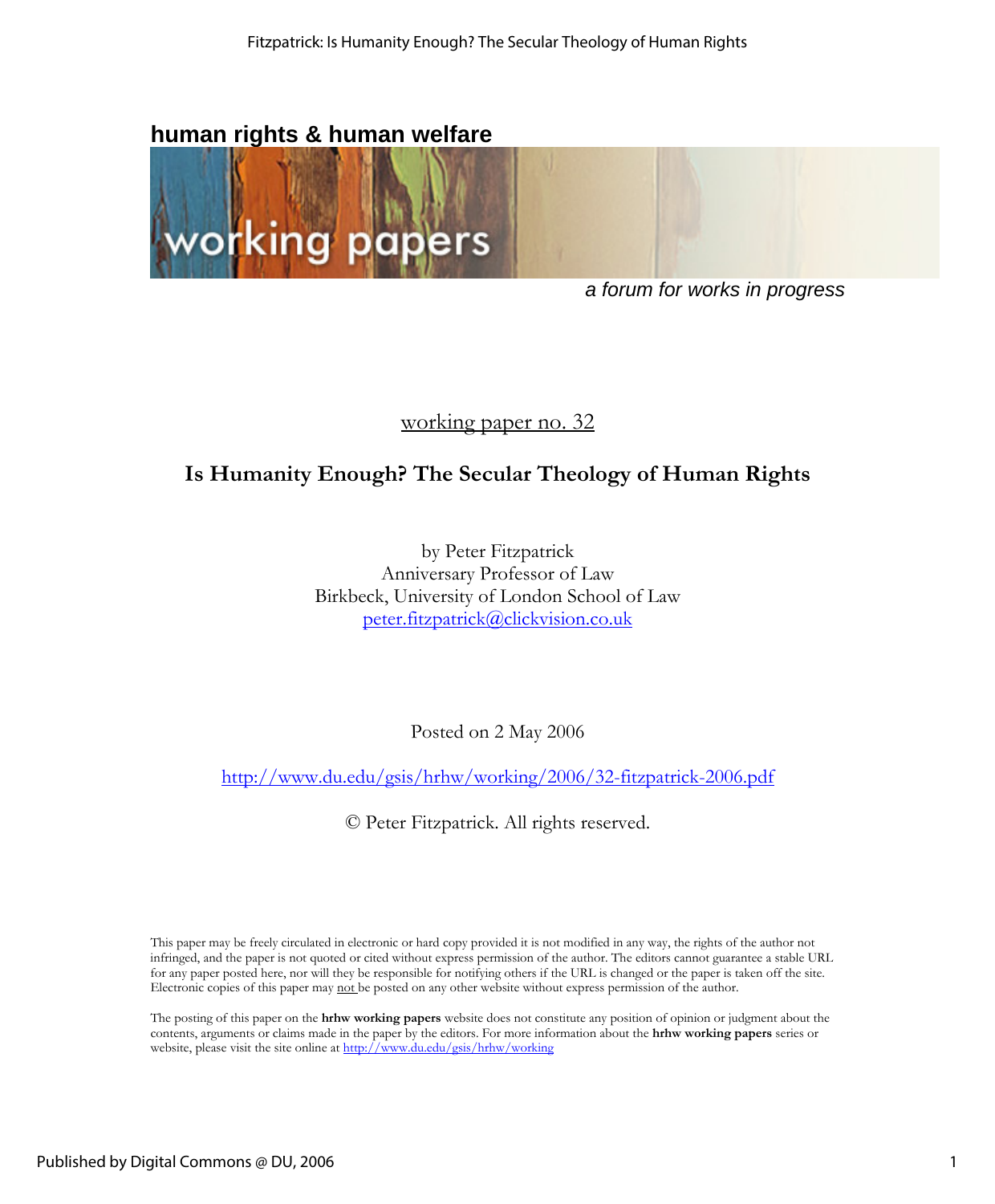## **HUMAN RIGHTS AND GLOBAL JUSTICE CONFERENCE 29-31 MARCH 2006, UNIVERSITY OF WARWICK**

**\_\_\_\_\_\_\_\_\_\_\_** 

### **Is humanity enough? The Secular Theology of Human Rights**

Peter Fitzpatrick Birkbeck, University of London

Here one is reminded of a somewhat modified expression of Proudhon's: whoever invokes humanity is trying to cheat. Carl Schmitt, *The Concept of the Political*<sup>[1](#page-18-0)</sup>

## **Thus spoke…**

It may be risking some premonitory weariness, but the oft-repeated report of God's death given us by Nietzsche's supremely sane madman does provide my inescapable starting point.<sup>[2](#page-18-1)</sup> In *The Gay Science* we find the madman, "having in the bright morning lit a lantern," proclaiming to a group of mocking moderns gathered in the marketplace that he is looking for God, only then to fix them in his stare and announce that God is dead and that, furthermore, "*We have killed him* – you and I! We are all his murderers."<sup>[3](#page-18-1)</sup> The madman then puts a series of piercing questions to his audience. In muted summary: How could we possibly encompass this deed? How could we survive in the ultimate uncertainty that results from it? What substitutes will we have to invent to replace the murdered God? His audience is silent and disconcerted. He realizes he has "come too early," realises that news of this deicide,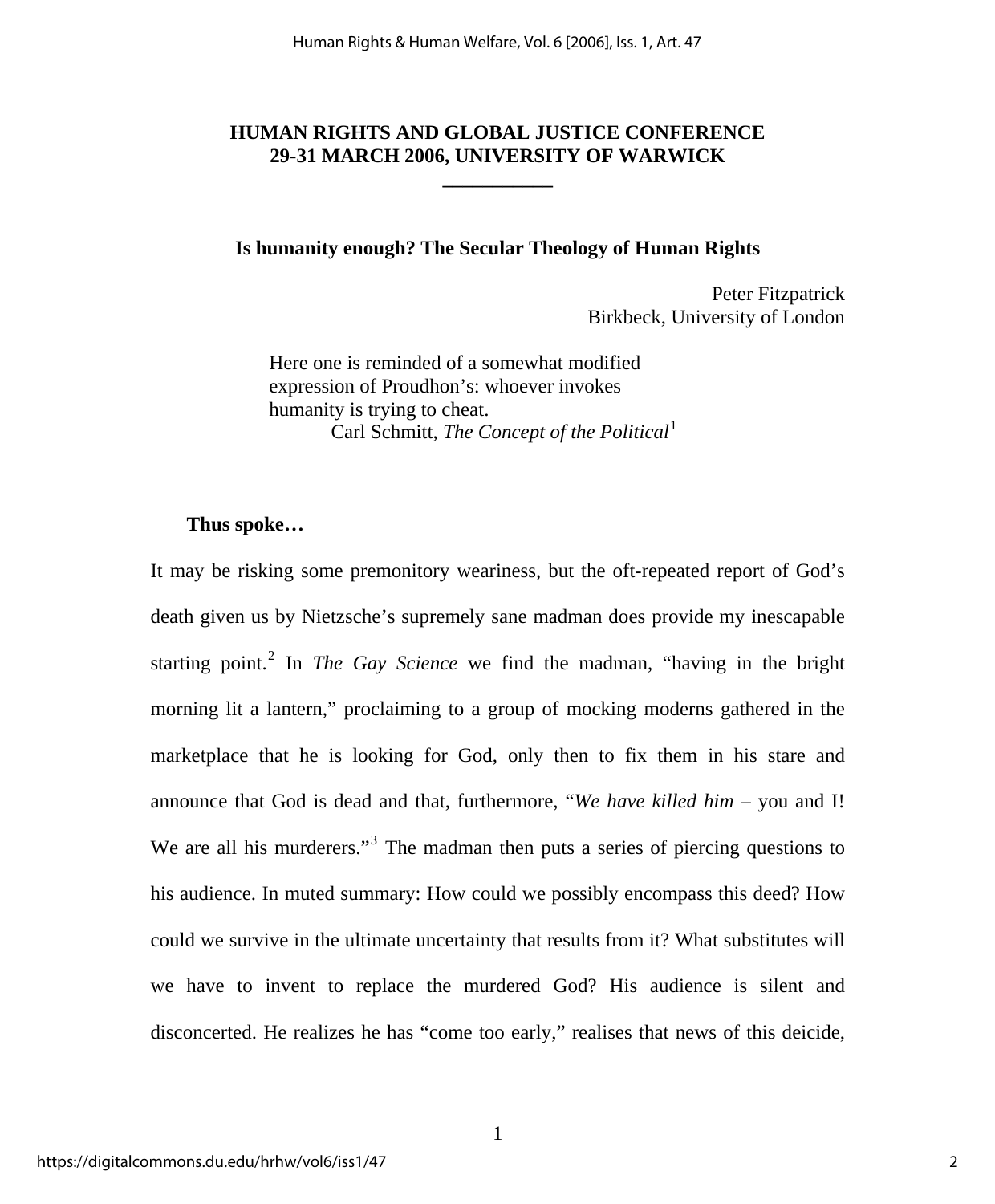of this "tremendous event," is still on its way, yet to reach "the ears of men." "This deed," he concludes, "is still more remote to them than the remotest stars – *and yet they have done it themselves!*"[4](#page-18-1)

What of Nietzsche's own response to the deed? That response could be rendered in three related dimensions, moving at times now beyond *The Gay Science*. And all three are compacted in one of the madman's questions: "What festivals of atonement, what sacred games will we have to invent for ourselves?"<sup>[5](#page-18-1)</sup> Nietzsche saw that deific substitutes were, for now, imperative. We "have to invent" them. This imperative can be discerned in his stricturing dear George Eliot for yet another English vice: the vacuous affirmation of Christian morality even though "[t]hey have got rid of the Christian God."<sup>[6](#page-18-1)</sup> And indeed Nietzsche did mark and decry the emergence of such "new idols" as the "man" of humanism – "the religion of humanity" to borrow the phrase – and the state, the state that would still act like "the ordering finger of God."<sup>[7](#page-18-1)</sup> There is, in short, a jostling pantheon of new idols involved in this first response of Nietzsche to the deicide.

There is, however, a monism imported by Nietzsche's second response. The festivals that have to be invented are ones of atonement, at-one-ment, the recovering of a unity.<sup>[8](#page-18-1)</sup> "I fear we are not getting rid of God because we still believe in grammar... ."<sup>[9](#page-19-0)</sup> Grammar, in this broad dispensation, enables us to act as if there were still a God-like "measure of reality" within which an entity, including a new idol such as the "human", could be constituted as a "thing in itself", a thing that can carry a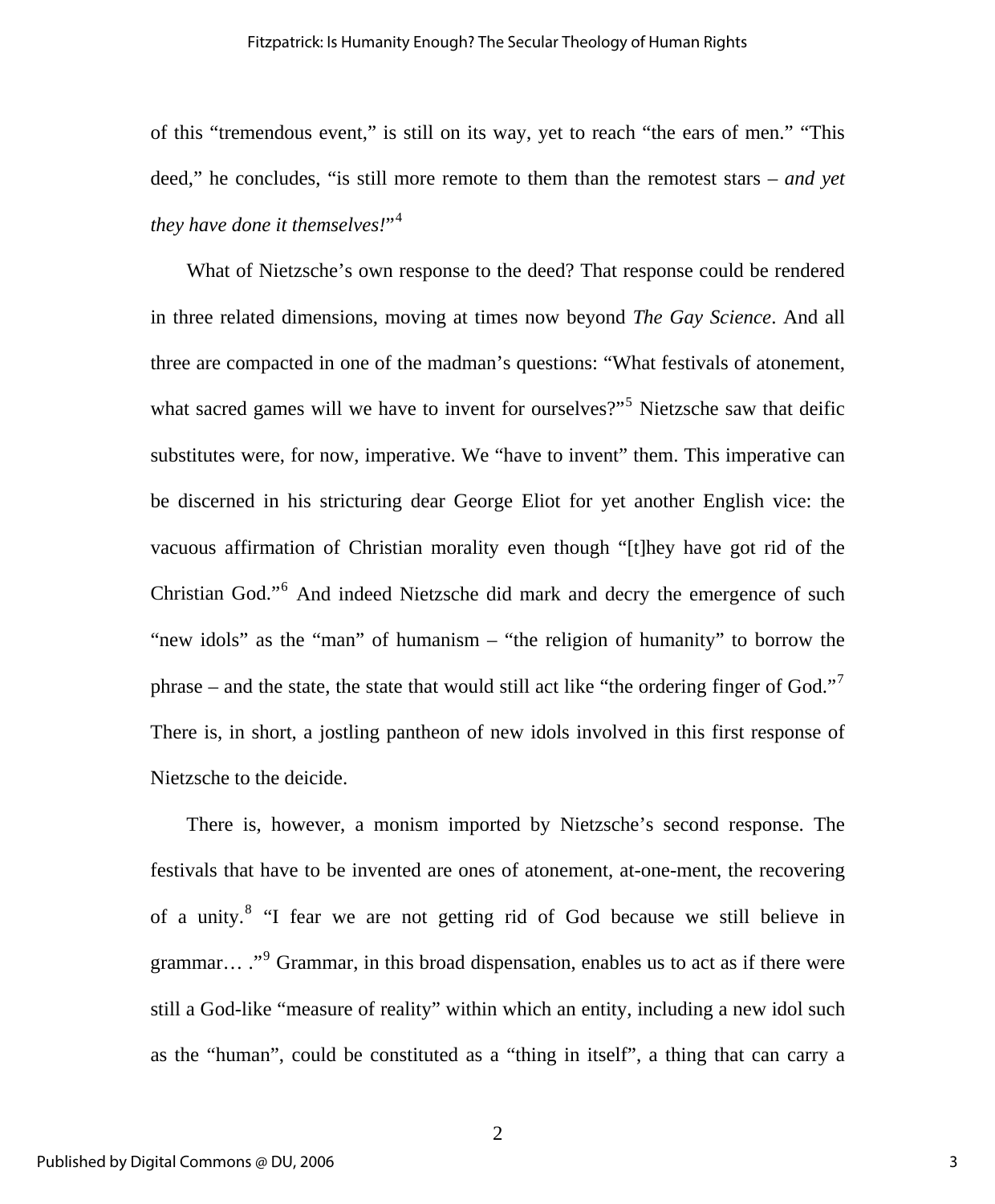force of effective domination.<sup>[10](#page-19-0)</sup> I will try to show how the appropriation in such terms of the "human" of human rights is ultimately impossible, but to show also that this impossibility is productive of possibility. Which leads, seamlessly enough, to Nietzsche's third deicidal response, to the coming of this "tremendous event…still on its way," and thence to overcoming the death of God. It is here that we come to a Nietzschean edge. With the death of God there forebodes a 'deep darkness', perhaps totalitarian comprehensions, conveyed by Nietzsche's prophecy for "the next century" of "the shadows that must soon envelop Europe."[11](#page-19-0) And in the same written breath, this dread is diminished by exaltation, by the incipience of overcoming, by a new openness, "a new dawn," in which "our heart overflows with gratitude, amazement, forebodings, expectation...."<sup>[12](#page-19-0)</sup> It is this exalted openness to possibility that suscitates the "human" of human rights. That openness, in turn, is carried by the "rights" of human rights – rights which, complicit as they may be in existent oppressions, can never be contained by these oppressions. It is in the rendering of this uncontainment that human rights become liberative.

#### **Rights and the righteous**

The historical rupture usually taken as generating modern secularism with its rights of "man" looks itself, when closely observed, rather more like continuity. Burleigh's irresistible account of religion and politics in the French Revolution reveals an intense reliance on substituted religious practices – reliance on, for example, massive religious festivals worshiping a plethora of "deified abstractions."[13](#page-19-0) The very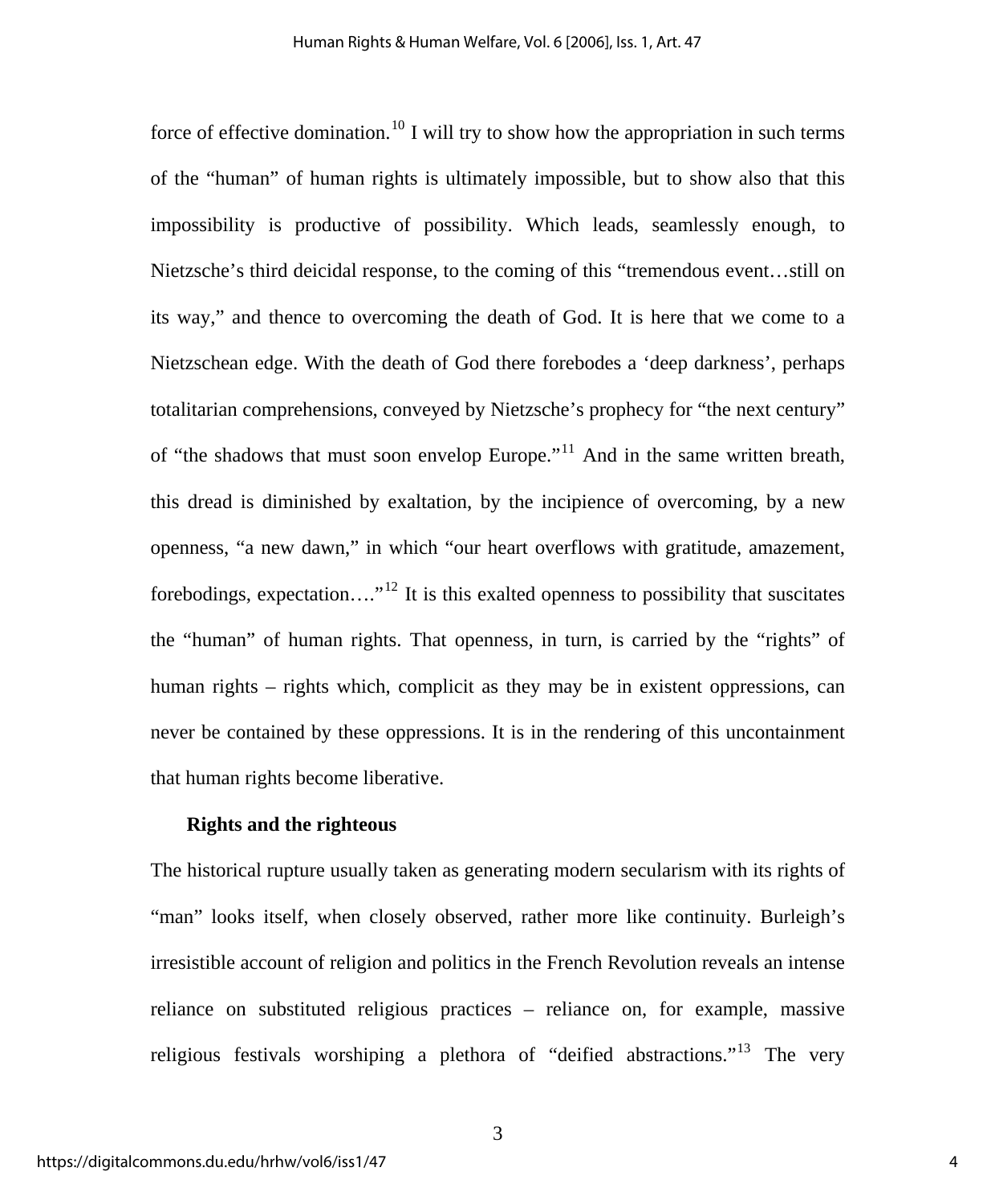"discourse of the Revolution was saturated with religious terminology:" Mirabeau for example wrote in 1792 that "the Declaration of the Rights of Man has become a political Gospel and the French Constitution a religion for which people are prepared to die."<sup>[14](#page-19-0)</sup> The diversity of these resorts to the religious did not detract from the neomonotheistic thrust of the Revolution. In one crucial respect, the demands of this monotheism on adherence and belief were even more extravagant than those of the monotheism it would replace. Before the revolution the sacral combining of the god's terrestrial dimension, "his" chosenness for a people and such, was combined with the god's illimitable efficacy by way of a transcendent reference. With the new monotheism, however, illimitable efficacy is now fixed, or fixed also, to an earthly domain. So, in one of the mass festivals, a "supreme intelligence" could be hymned as filling "all the worlds/Which cannot contain you," at the same time as it is deemed accessible to those "who built your altars."<sup>[15](#page-19-0)</sup>

Of course it could readily be said that these were evanescent gods whose fleeting emergence in such a transitional period is thoroughly explicable. Countless thousands of people no longer gather to worship Robespierre's "Supreme Being" on the Champ de Mars, and so on. Certain contemporary attitudes to law could, as well, be seen as fitting this scenario of transience. So, to take one significant clarion, in place of "kings and priests," the regenerate people not only bring with them "a God, virtue, law" but they also present themselves as "a people ready to sacrifice itself wholly for law... ."<sup>[16](#page-19-0)</sup> With such a founding of "the single universal religion...our law-makers"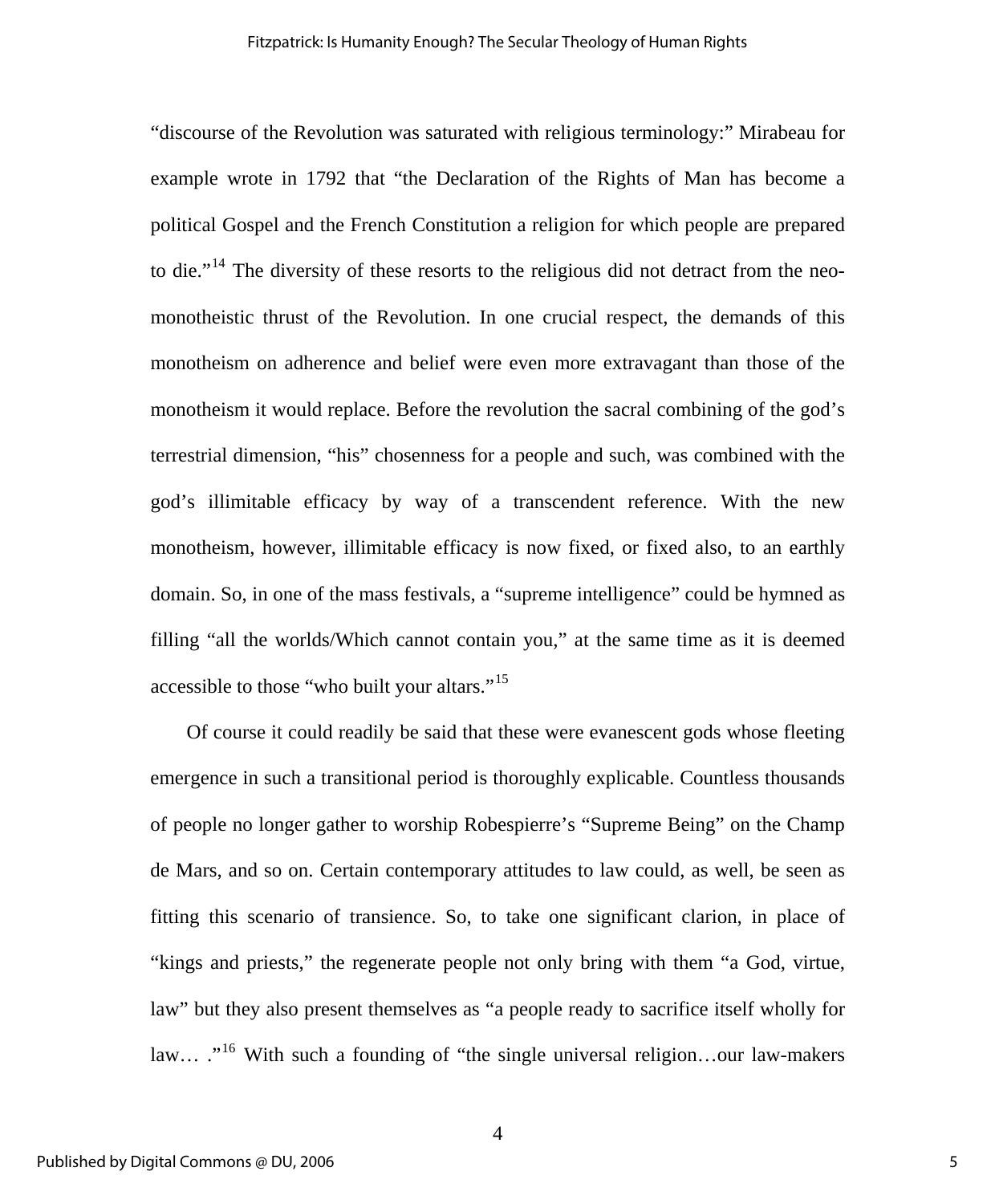are the preachers, the magistrates, the pontiffs...  $.^{17}$  $.^{17}$  $.^{17}$  All of which may explain the confidence of the revolutionary regime in law's almost self-sufficient effectiveness when that regime, in 1790, enacted the restrictive *référé législatif* forbidding the interpretation of the law by judges; where interpretation was unavoidable it had to be referred to the legislature.<sup>[18](#page-19-0)</sup> Understandably, the enactment did not last long. That these elevations of law were not just a matter of a passing and misplaced confidence is intimated by the monumentally enduring legacy of the Napoleonic period and its lapidary codes under which the "empire of liberty" was to be fixed forever in what Kelley describes as "an almost totalitarian effort of social control."<sup>[19](#page-19-0)</sup>

Mirabeau's vaunting the Declaration of the Rights of Man and of the Citizen of August  $26<sup>th</sup>$  1789 as "a political Gospel" resonates aptly enough with its deific dimensions – the dimensions of a monotheistic god. Indeed the Declaration itself did explicitly "recognise and proclaim" the rights of man and of the citizen "in the presence and under the auspices of the Supreme Being." Notoriously, it enshrined that most idolatrous of new idols, the sovereign nation. And it did so in a way that combined nation's determinate existence with an infinite, a "universal" capacity to extend appropriatively beyond what that existence may be at any one time. This is no less an achievement than the combining of the like dimensions within monotheism, the "*coincidentia oppositorum*" sought out by Nicholas de Cusa "where impossibility appears," dimensions found in a god that is, crucially, "*unitas complicans* or Enfolding Oneness."[20](#page-19-0) The great universal nation is announced in terms of Article 3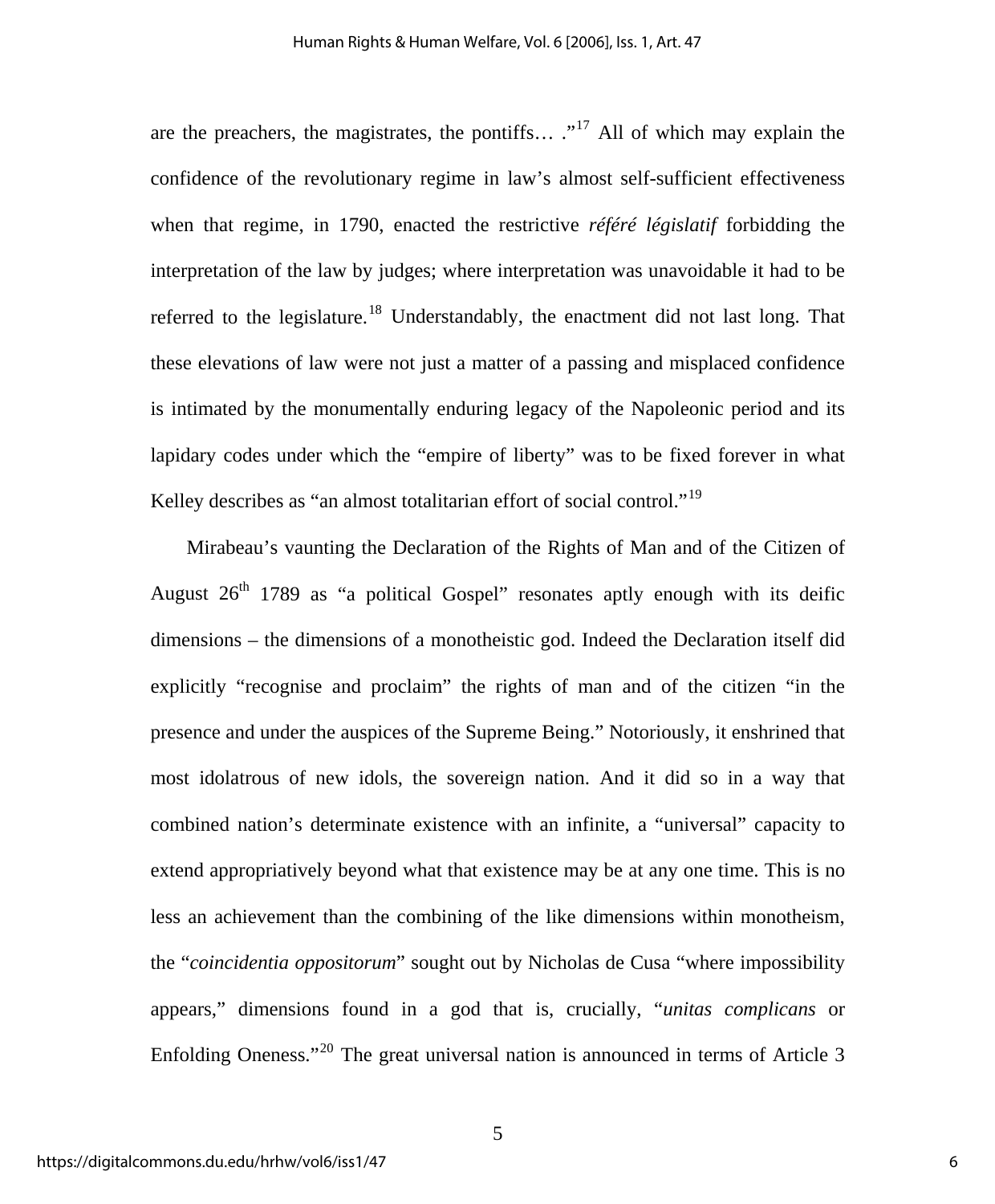of the Declaration: "The principle of all sovereignty resides essentially in the nation. No body or authority may exercise any authority that does not proceed directly from the nation." France thence provided the template not only for a monodynamic transformation within the national territory, but also for the aggressive extraversion of that same transformation. Even if the increasingly attenuated plausibility of a nation's universal and messianic thrust has been taken on more by modern imperialism, this was, and remains, an imperialism of national sovereignty. The neo-deific abilities of the modern sovereign nation manifestly accommodate empire – the ability to subsist finitely yet extend infinitely, the ability to be both an emplaced entity and a universal extraversion. That wondrous combination of abilities has enabled nation not just to extend as a force of imperial domination but also to cohere as imperial concentrations of "leading" nations, such as "the great powers" or the "legalised hegemony" of certain predominant nations.<sup>[21](#page-20-0)</sup> Even seemingly singular and pervasive imperialisms can operate as a focus for the conjoint power of several nations. Spanish imperialism provides an example from the early-modern period, and "American" imperialism provides a current one. And presaging a pending engagement, *human* rights provide a mantric ideology commensurate with this "global" scale.

Yet even as the Declaration introduced this overweening scheme, it put in place something of its antithesis. The Declaration further proclaims in Article 6: "Law is the expression of the general will. Every citizen has a right to participate personally, or through his representative, in its foundation." To fill the gap in the Declaration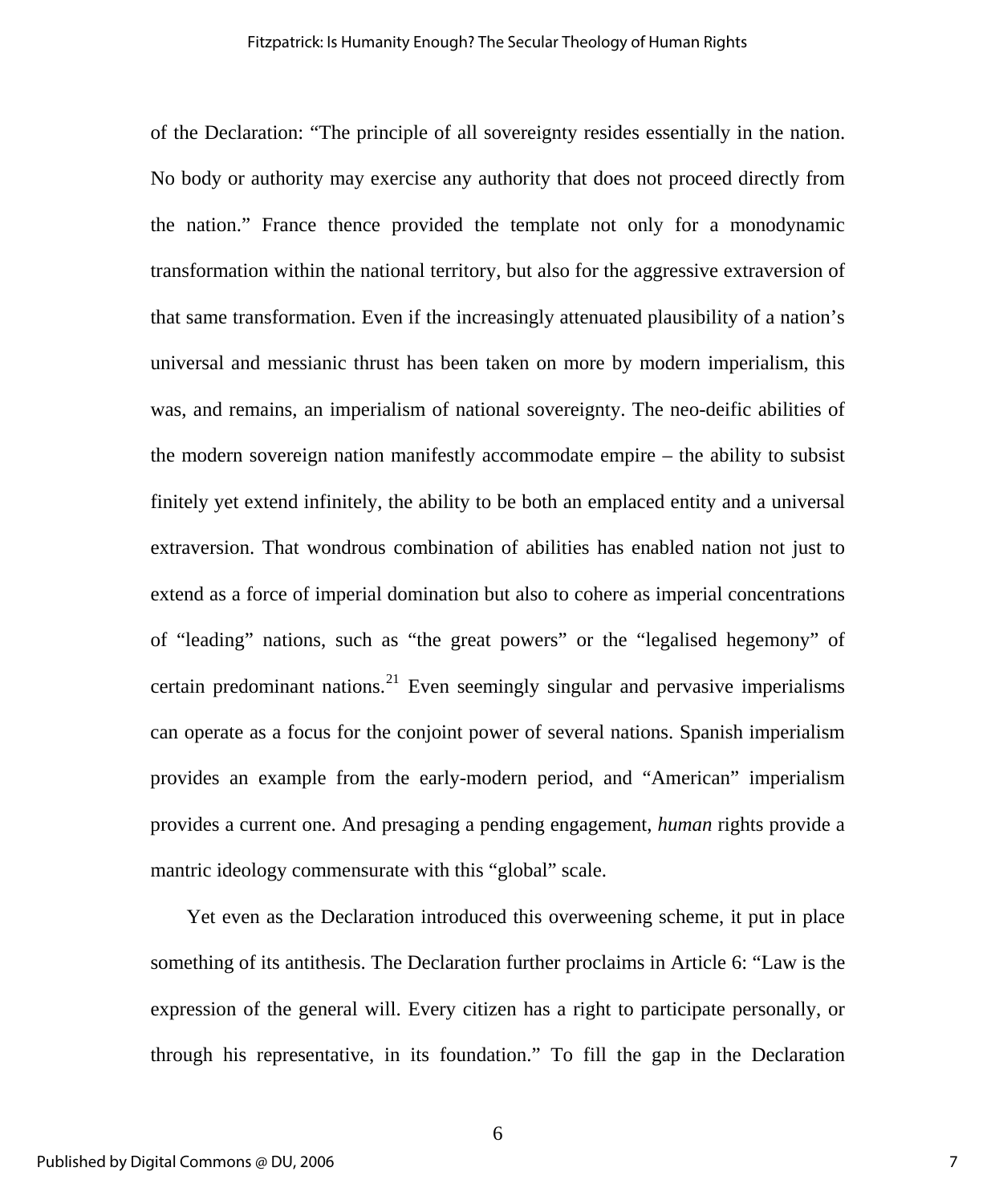between a surpassing sovereignty and this elevation of a demotic law, we have to resort to the spiritual parent of the Declaration, to Rousseau and to his pronouncing sovereignty to be "nothing other than the general will."<sup>[22](#page-20-0)</sup> Of course an excessively well-worn criticism of Rousseau is that he reduced the relation between a free people and the sovereign to a totalitarian pervasion of the latter.<sup>[23](#page-20-0)</sup> Yet there is much in Rousseau to indicate the contrary. True, for Rousseau "the sovereign power" is "wholly absolute, wholly sacred, wholly inviolable:" "The sovereign by the mere fact that it is, is always all that it ought to be."<sup>[24](#page-20-0)</sup> And whilst I will indicate that there is a touch of inevitability to this, there is something of an alternative Rousseau who would implicate the opposite.

For this seemingly other Rousseau, "sovereign power" is limited by the "covenants constituting the social bond," covenants to do with an equality of citizens and a generality of rules secured by laws: "Laws are really nothing other than the conditions on which civil society exists."<sup>[25](#page-20-0)</sup> Clearly, if they are the necessary conditions for the existence of the infinitely protean civil society or social bond, such laws cannot be constituently subordinate to an existent, a determinate sovereign. Rather, for Rousseau, "Gods would be needed to give men laws."<sup>[26](#page-20-0)</sup> For laws to be effective and lasting, they had to come from a quasi-divine lawgiver possessed of an entirely disinterested "great soul," always selflessly attuned to possibility, and able "to make the Gods speak."<sup>[27](#page-20-0)</sup> Yet further, even though the lawgiver's "task...is" beyond human powers," it is a task the achievement of which Rousseau sees as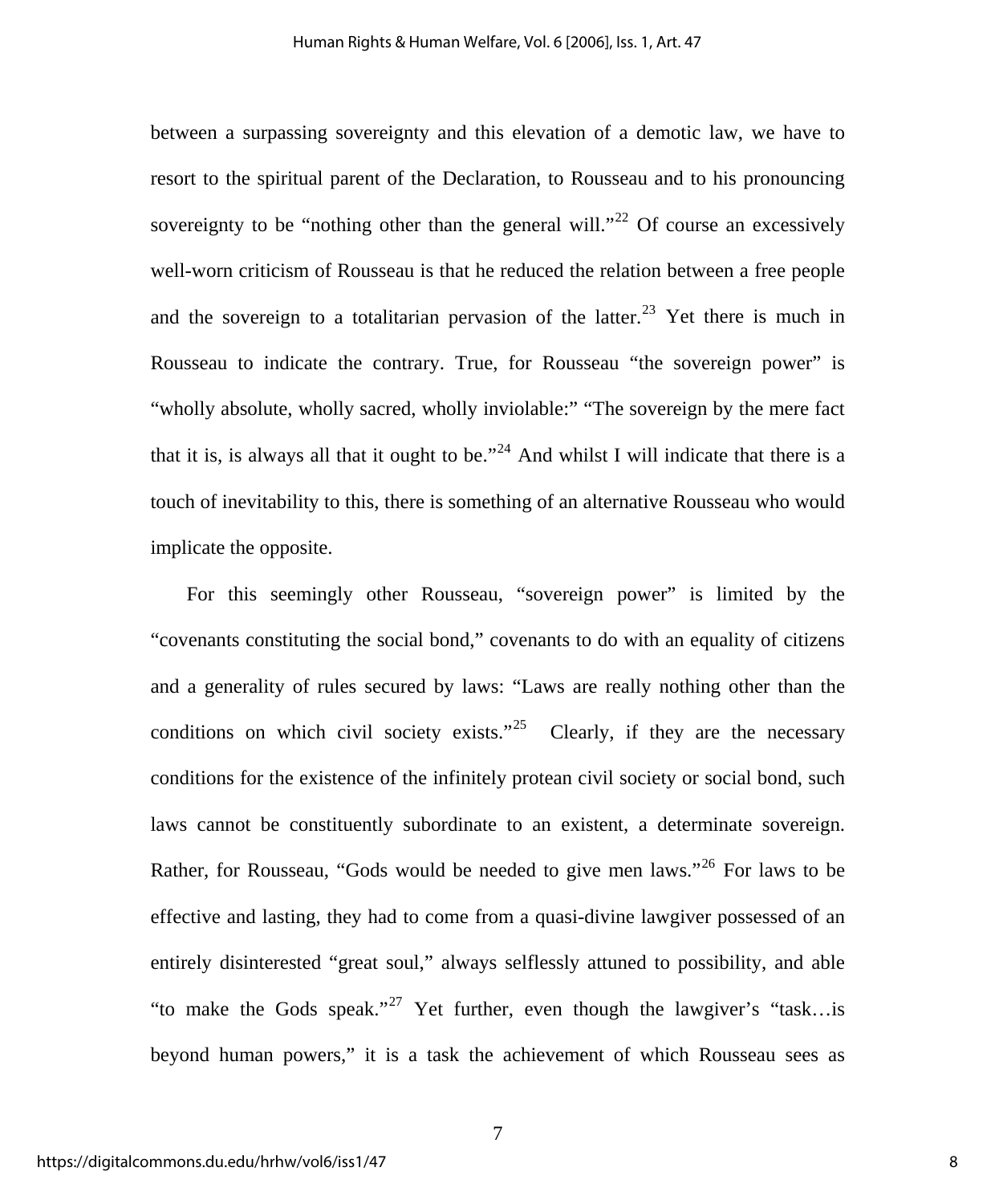necessary in the world.<sup>[28](#page-20-0)</sup> So, it is a task which Rousseau configures to the qualities of the lawgiver. In bestowing the laws of the constitution, the lawgiver has to create a social bond that integrates individuals into it, a bond believed in by those individuals, and one that is "lasting."<sup>[29](#page-20-0)</sup> To perform these tasks, the god-like lawgiver has to be quite apart from the "nation" being so endowed, lacking in any authority, right, force or interest to create the laws. Not only is the law so given incapable of being encompassed by the determinate national sovereign, but for good measure, the only way in which the sovereign can act is "to make laws."<sup>[30](#page-20-0)</sup> And Rousseau would go so far as to equate departure from the "voice" of law "alone" with a return to the divisive and "pure state of nature."<sup>31</sup>

This imperative vacuity in the giving of the law is matched by a putative solidity in the receiving of it. Rousseau provides a list of attributes needed for a people to be "fit to receive laws," attributes which amount to absolute autarchy.<sup>[32](#page-20-0)</sup> He finds that "there is still one country in Europe fit to receive laws, and that is the island of Corsica."[33](#page-20-0) Departing from the persistent prescription in *The Social Contract* that states should be small, Rousseau next resorts to the largeness of Poland as a propitious candidate for this autarchic fitness to receive laws.<sup>[34](#page-20-0)</sup> In the evanescence of "elsewhere" I have shown that Rousseau undermines his own attributions of autarchy in his recognition that a nation must responsively relate to what is beyond it, and that indeed the nation depends on that relation for its very self-identity.<sup>[35](#page-20-0)</sup> So whilst it may readily be conceded that the ineffable giving of the law needs some determinate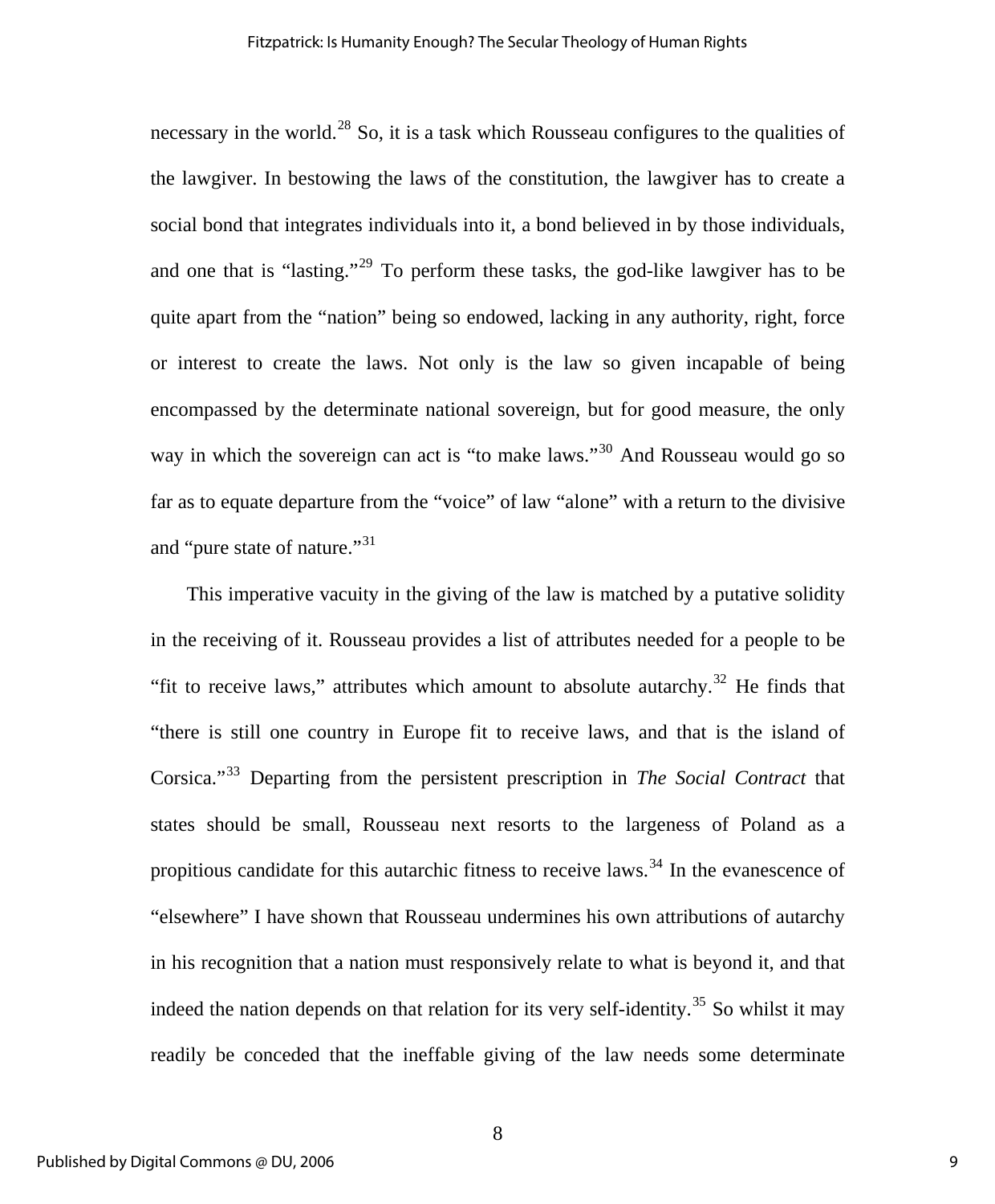emplacement, that place cannot subsist and be without a responsive relation beyond it. I will return to these apposite imperatives once a similar divide has been extracted from the idea of the human.

Before that, the affirmation of a distinction, perhaps needed: it concerns the divide in modernity between (if the pleonasm can be tolerated) religious religion and political religion. To draw the distinction is not to say that this divide and the opposition in modernity between these two religions is not (only) because they are different, but it is (also) because they are the same. It is that similarity between the two, and the inclusive tendencies of each, which calls forth the explicit and intense effort that has for so long been put into enforcing their heterogeneity. The telling instance here is probably the United States where it is, historically and currently, the intimacy of relation between the two religions that provokes their strident separation. The distinction does have its pointed significance for human rights, however. Although there is a latter-day tendency to recruit religious religion in the cause of human rights, or vice versa,  $36$  the genealogy of human rights is characteristically tied to a secular humanism.

#### **All too human**

"It is…impossible," Fukuyama tells us, "to talk about human rights…without having some concept of what human beings actually are like as a species" – without some constitution of "human nature: the species-typical characteristics shared by all human beings qua human beings."<sup>[37](#page-21-0)</sup> Then he would add that "there is an intimate connection"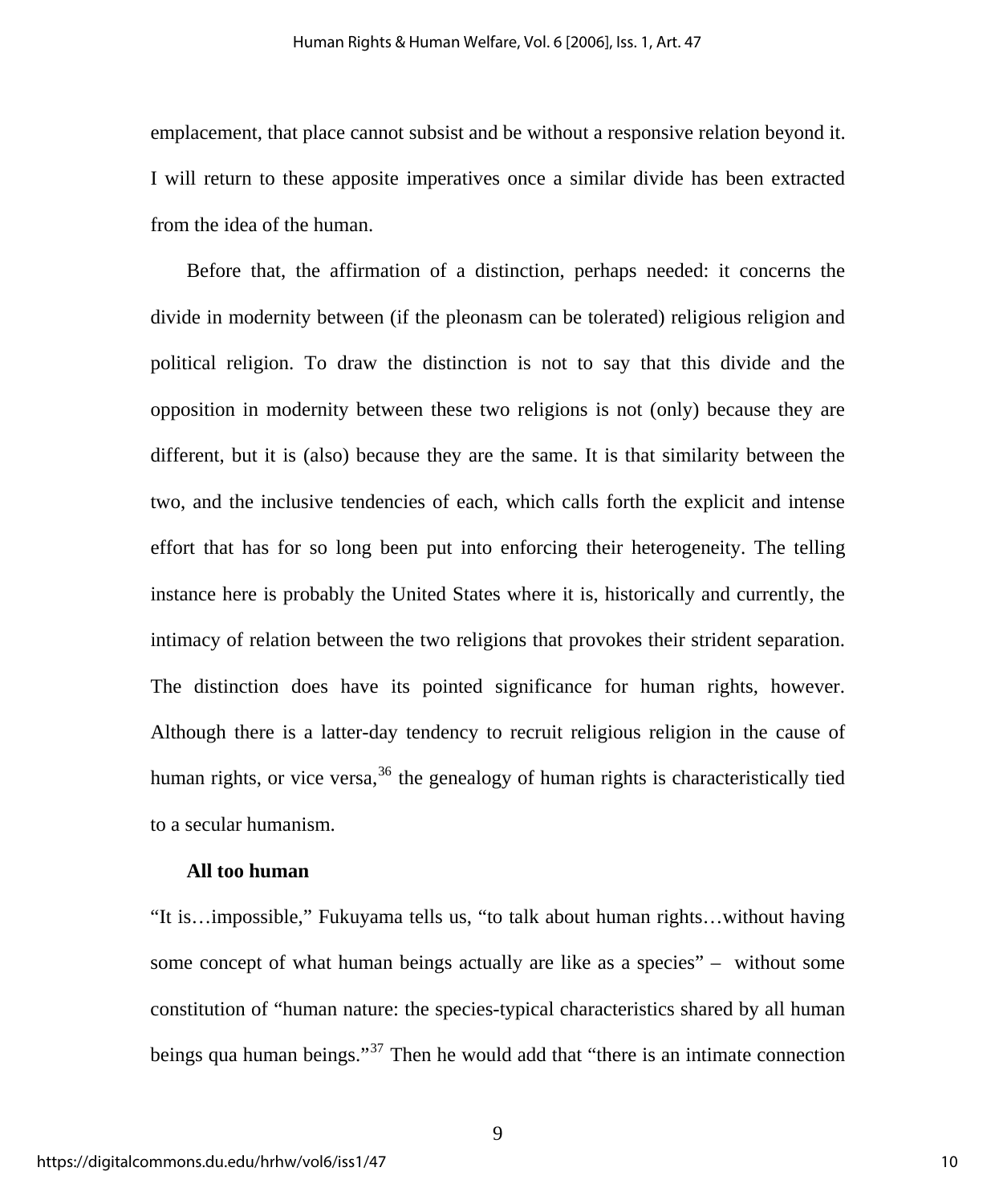between human nature and human notions of rights, justice, and morality," before cautioning that "the connection between human rights and human nature is not clearcut, however."[38](#page-21-0) In a more resolutely tautological vein, Donnelly tells us that "human rights are literally the rights one has simply because one is a human being," before going on also to concede uncertainty.[39](#page-21-0) It might help that we now have a history of the concept of "humankind" in Fernández-Armesto's engaging *So You Think You're*  Human?.<sup>[40](#page-21-0)</sup> Not that this would help ground the "human" of Fukuyama's scientistic positivism. Aptly enough, Fernández-Armesto's historical "human" would match Nietzschean ideas of history, ideas set against "a suprahistorical perspective, [against] a history whose function is to compose the finely reduced diversity of time into a totality fully closed upon itself;" but, rather, such a "human" would evoke a history that "is an unstable assemblage of faults, fissures, and heterogeneous layers that threaten the fragile inheritor from within or from underneath."<sup>[41](#page-21-0)</sup> So, Fernández-Armesto's "human" is interminable, a labile creature whose confident criteria of selfidentity have come and eventually gone, or assumed an irresolute half-life, whether these criteria are espoused as a positive marker of the human or, more typically, as its negation – criteria to do with abnormality, race and gender, various corporeal and genetic endowments, monstrosity and the sub-human, culture and language, rationality and dominion, among others. The upshot of so much disabuse is to leave us with, at least, a "precious self-dissatisfaction," so much so, Fernández-Armesto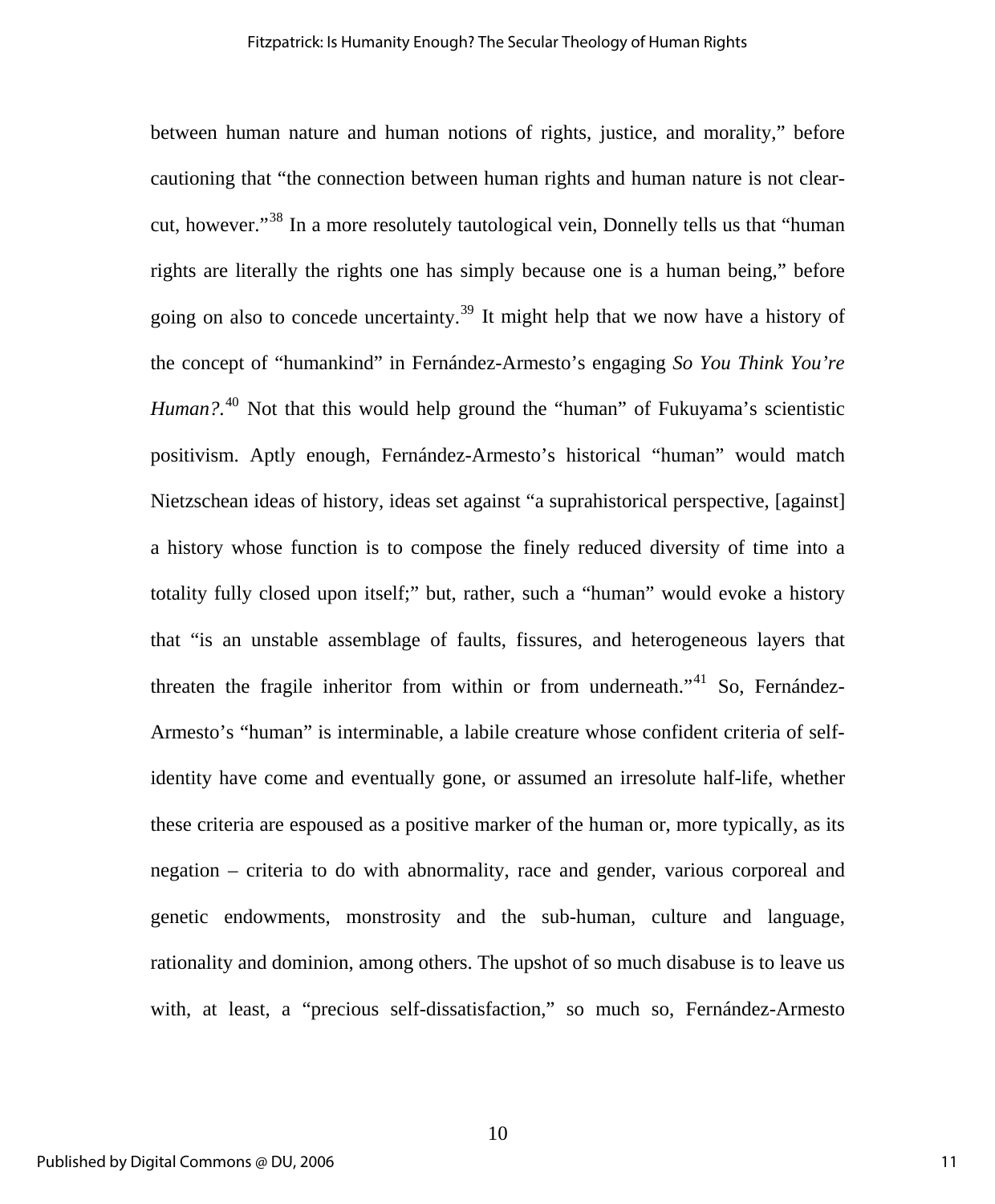concludes, that "if we were uncompromising mythbusters, we would tear up our human rights and start again." $42$ 

We do not have a comparable history of human rights but from its fragments we can see that many of the criteria that would go to differentiate the "human" as genus figure largely in constituting the "human" of human rights. Not only that, the "human" of human rights has contributed its own refined positivities and extended the range of what must be taken to be definitively human. So, in addition to rights being denied or attenuated because their would-be recipients are deemed not "human" in terms of the genus, or not "human" enough, the human of human rights must not be too backward, too traditional, and should be conspicuously affiliated with certain economic and political modes of existence.<sup>[43](#page-21-0)</sup> Not only that, the human of human rights also makes a pointed contribution to the logic of exclusion intrinsic to the genus. This logic has it that the claim to the human is ontologically ultimate and, as such, universal. What is "other" to the human conceived as universal can only be utterly, irredeemably other. Such sharp discrimination shores up the perduring distinctness and inviolability of the "human." Not only that, being constituted in negation, this "human" compensates for the dissipation of the universal which would ensure were it positively, particularly emplaced. Human rights contribute to this logic in both negative and positive dimensions. By inferentially equating the human and certain rightful conduct, the prescriptions of human rights hone negation by heightening the insuperable, the inhuman alterity of the other. Positively, with human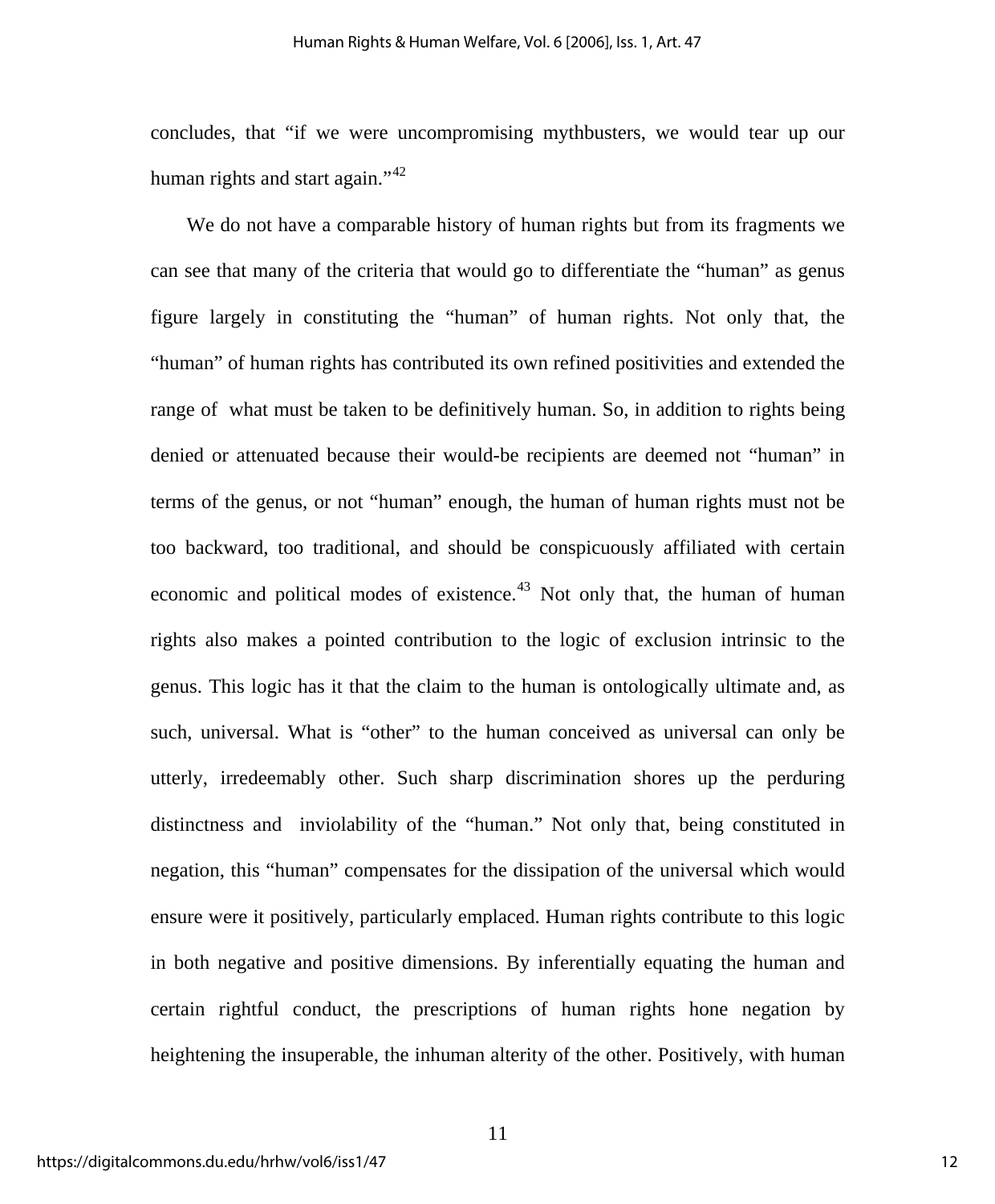rights equating right conduct with people who behave in specific ways, that people can claim, positively, to exemplify the universal. Hence, Simpson's witty designation "the export theory of human rights" wherein certain peoples need only regard human rights as something to be dispatched elsewhere. As Simpson says of a momentous negotiation over a human rights treaty, "whatever mixture of motives influenced the major powers as the primary actors in the negotiations, self-improvement certainly did not feature amongst them."<sup>[44](#page-21-0)</sup> More loosely, yet still potently, there is the correspondent sense in which this "being in the right" carried by ideological appropriations of human rights links to the righteousness of *imperium* in its current manifestations.<sup>[45](#page-21-0)</sup>

#### **Impossibility and liberation**

Of course, the absolutized "human" of such human rights would not survive a Nietzschean history. The impossibilities here are well rehearsed and can be concentrated in our inability to extend beyond and thence know a universal within which we have emplaced and defined ourselves. With modernity, the universal cannot assume content in a transcendent reference beyond. Nor can content form within the modern universal, for to come to the universal from within is never to encompass or be able to hypostatize it. The bringing of the universal into a determinate, and determinant, particularity can never be something irenically set. The particularity of its instantiation is, in its very being, continually subject to challenge and dissipation. Which is not to say that our existence is one of constant challenge and dissipation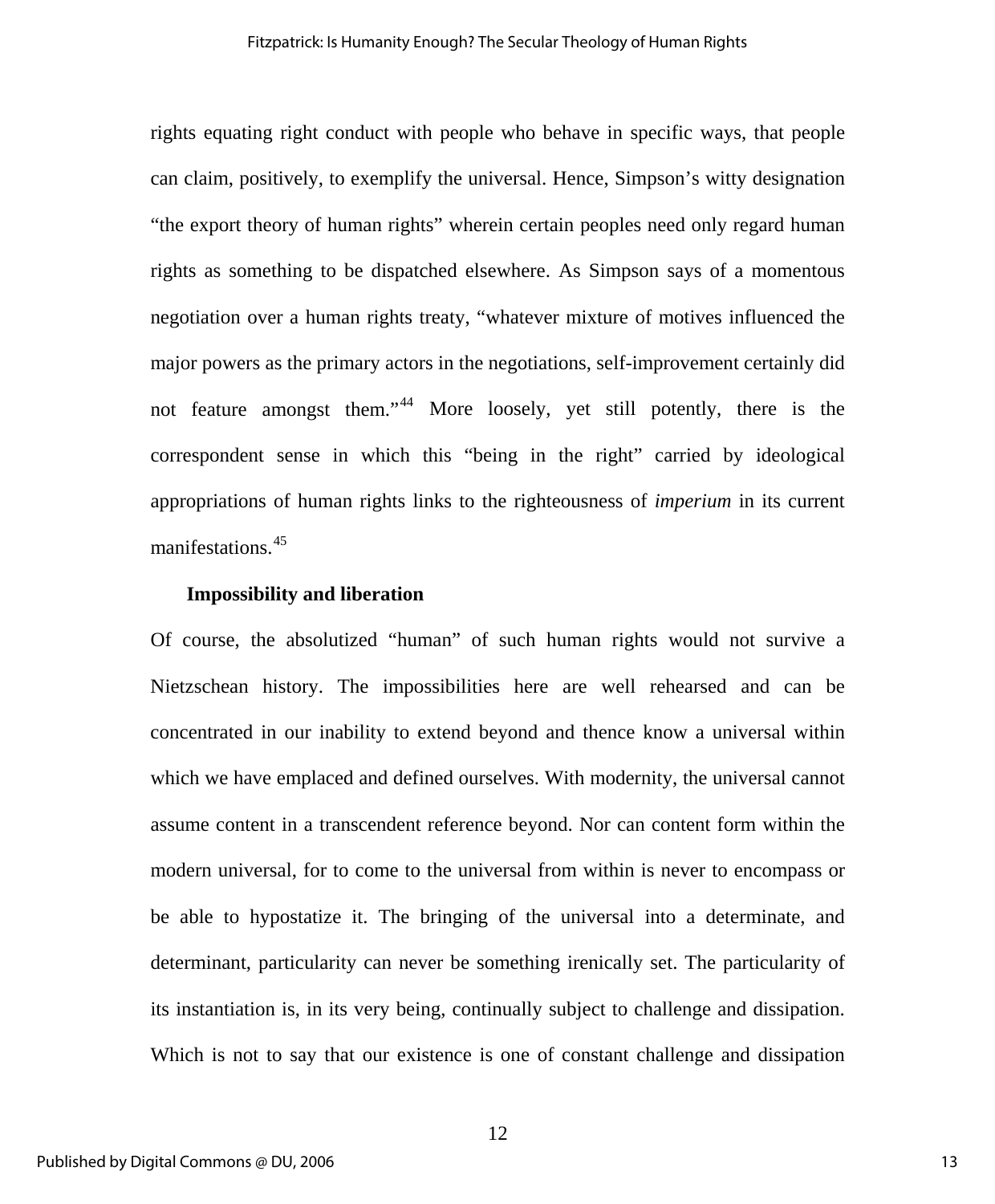only. Rather, we are also attuned universally or "totally" to the gathering in of effect and endowment in the "making sense" of existence:

[T]he world beyond humanity – animals, plants and stones, oceans, atmospheres, sidereal spaces and bodies – is quite a bit more than the phenomenal correlative of a human taking-in-hand, taking-into-account, or taking-care-of: it is the effective exteriority without which the very disposition of or to sense would not make…any sense. One could say that this world beyond humanity is the effective exteriority *of humanity itself*, if the formula is understood in such a way as to avoid construing the relation between humanity and the world as a relation between subject and object. For it is a question of understanding the world not as man's object or field of action, but as the spatial totality of the sense of existence, a totality that is itself existent...  $^{46}$  $^{46}$  $^{46}$ 

We could provide a focus for this existent, a focus beyond the human as containedly constituted and as Nietzsche's "thing in itself," by looking more intently at the human as a genus. This focus will, in turn, bring us to the question of law and the rights in "human rights." In "The Law of Genre," Derrida engages with a certain ambivalence in the notion of genre, including specifically "the human *genre*," and in so doing he intimates how "rights and the law are bound up in all this."<sup>[47](#page-22-0)</sup> That which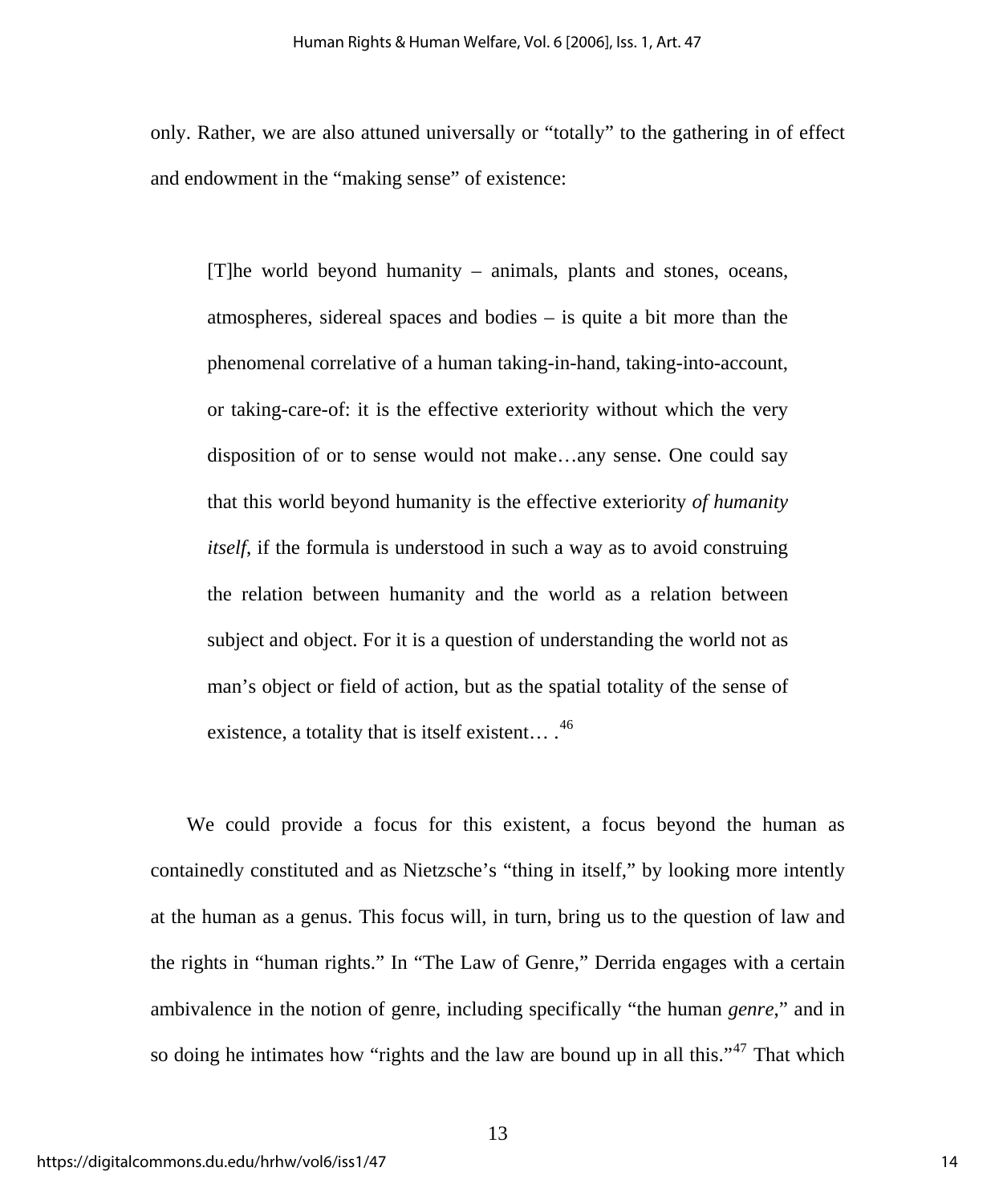designates the genre, the genre-designation (such as the human), has to be of yet not of what is designated. "Genre-designations cannot be simply part of the corpus" they designate for then they would, as it were, fuse indistinguishably with the corpus.<sup>[48](#page-22-0)</sup> To mark the genre, the designation must stand apart from it. Yet not entirely apart, for if it is to be an apt designation, it must integrally relate to and be of the corpus. This imports another ambivalence. In resolving the constitution of the corpus "for the time being" the genre-designation:

…gathers together the corpus and, at the same time, in the same blinking of an eye, keeps it from closing, from identifying itself with itself. This axiom of non-closure or non-fulfillment enfolds within itself the condition for the possibility and the impossibility of taxonomy. This inclusion and this exclusion do not remain exterior to one another; they do not exclude each other. But neither are they immanent or identical to each other. They are neither one nor two.<sup>[49](#page-22-0)</sup>

This self-exclusion enables the genre-designation to continue as the locus of definition and decision as to what is to constitute the genre. All of which is not (only) the opening out of some putatively monadic genre to intrinsic diversity  $-$  to, in language used of human rights, pluralism and relativism. What is entailed is neither a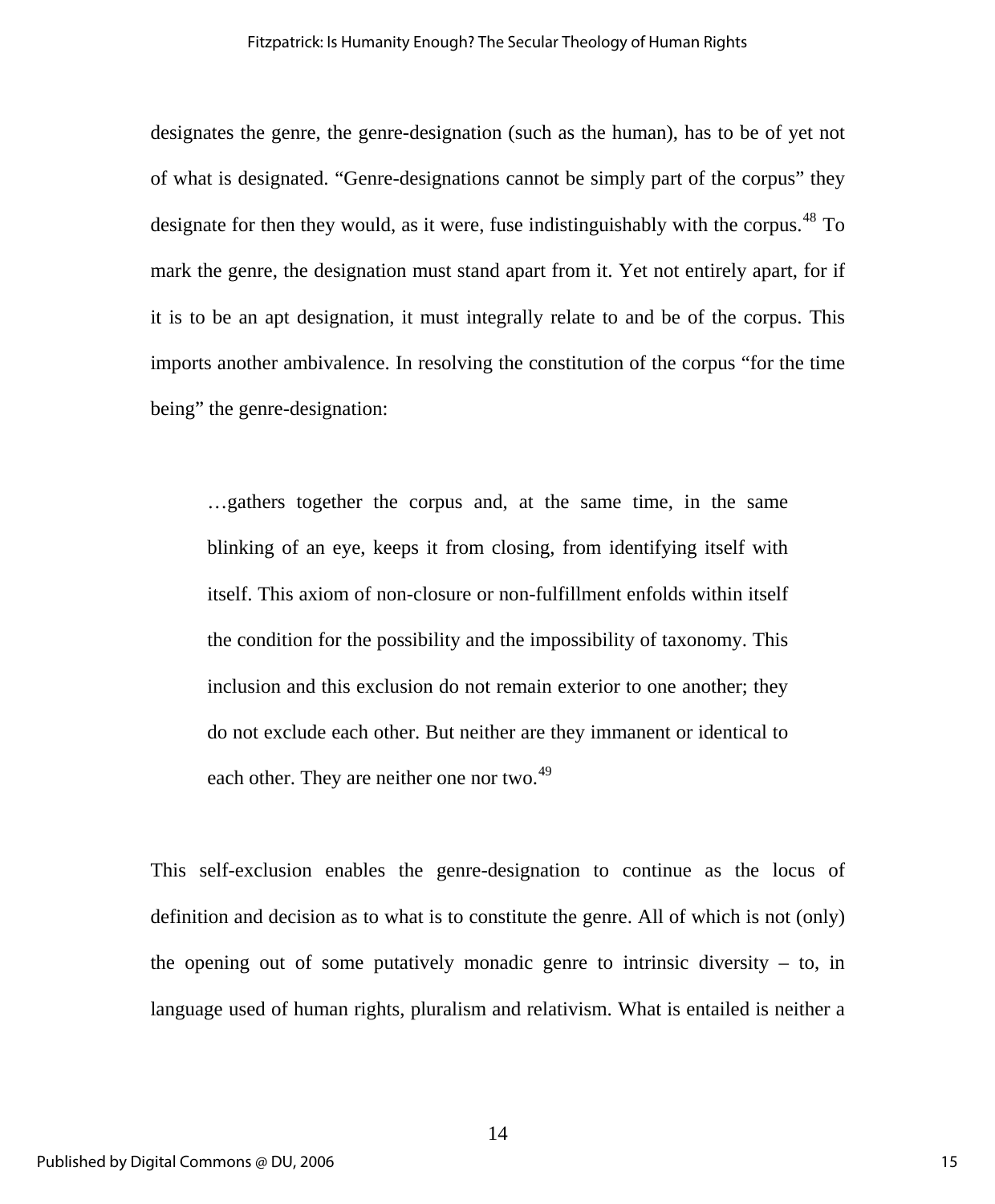set unity nor a matter or disparate parts. It is a protean assembly measured with and against the genre-designation.

The rights in human rights can now make a pointed, if belated, appearance. Right provides a resolving force commensurate with the genre-designation. It combines a determinate enclosing of the corpus with a holding of it open to alterity. This is an apt stage at which to recall the genius of Rousseau where in *The Social Contract* he finds that the receiving of the law had to be within a determinate enclosing, but that the giving of the law had to come from an unattached openness. Lest this be seen as inadvertent genius, it may also be apt to note that the sub-title of *The Social Contract* is "Principles of Political Right," that "the social order is a sacred right which serves as a basis for all other rights,"[50](#page-22-0) and that any "social order" has to combine its determinate existence with being receptive to alterity.

The "political" element of right inheres, at least partly in the imperative ability that right has to go beyond its existent content and thence to necessitate a decision on what its content will be thereafter. Rights then, in having the incessant capacity to be something other than what they determinately are, become in a sense ultimately vacuous – or deracinated and "abstract," to borrow perversely a criticism classically levelled at the Declaration of the Rights of Man and the Citizen.<sup>[51](#page-22-0)</sup> Being in this way vacuous, it should occasion little surprise that rights, and human rights, are susceptible to occupation by effective powers – by nation and nations, by empire and "the market," and so on. Yet it is also the position that this vacuity shields human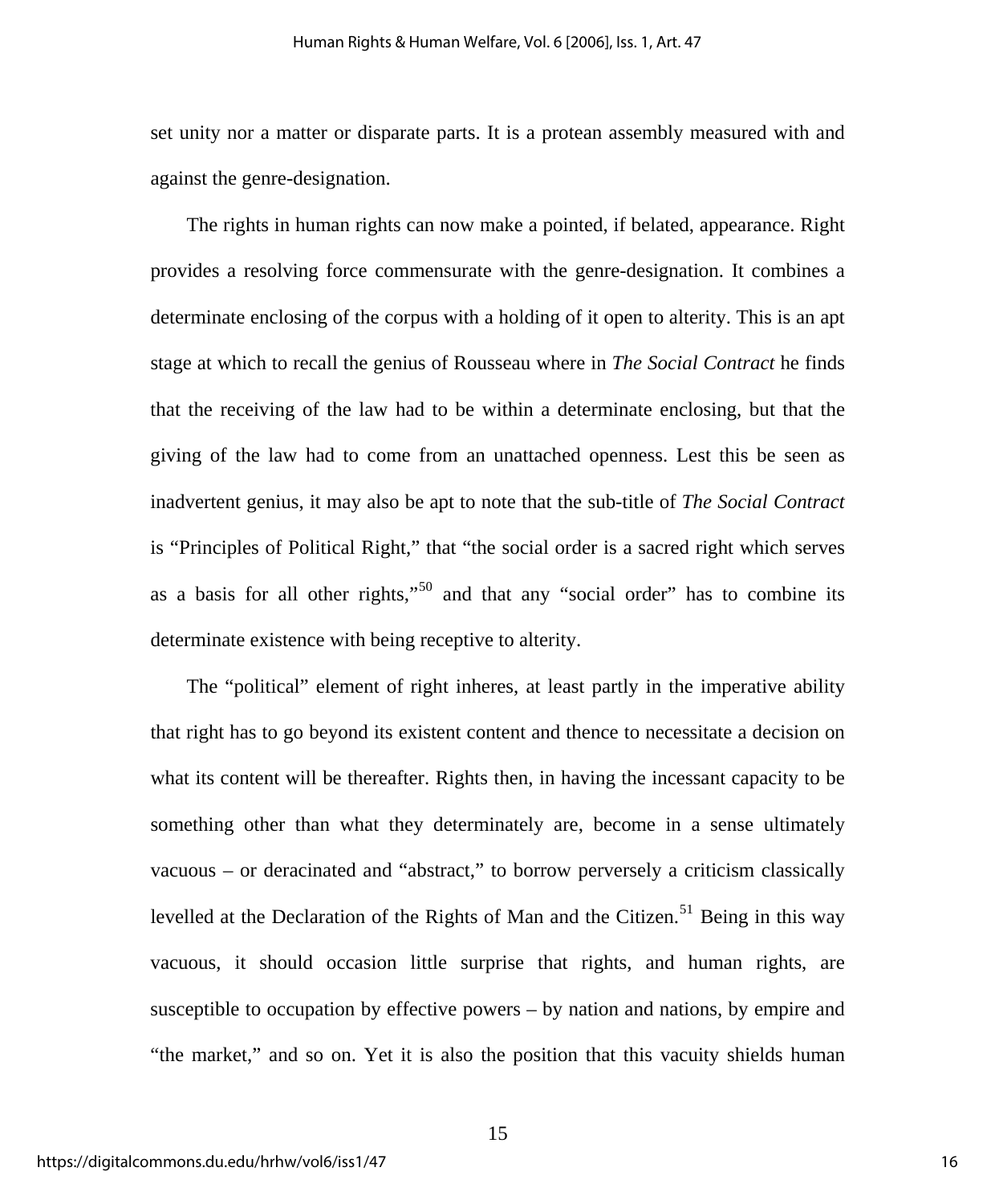rights from definitive subjection to any power, from enduring containment by any power. Such rights remain ever capable of extending beyond any determinate existence. They remain ever capable of surprising and countering any determinate existent. And they remain ever capable of orienting universally in their incipient responsiveness:

…'universal human rights' designate the precise space of politicization proper; what they amount to is the right to universality as such – the right of a political agent to assert its radical non-coincidence with itself (in its particular identity), to posit itself as the 'supernumerary', the one with no proper place in the social edifice; and thus as an agent of universality of the social itself. $52$ 

With their intrinsic promise, a promise not confinable to any particularity, "universal" human rights provide a present instantiation of Nietzsche's third response to the death of God: with the expectant opening to being otherwise and to being anything, rights are always awaiting, always generating, but never succumbing to, realization. As such, they can come to accommodate the perception of Kafka's amenable ape that "everyone on earth feels a tickling at the heels; the small chimpanzee and the great Achilles alike."<sup>[53](#page-22-0)</sup>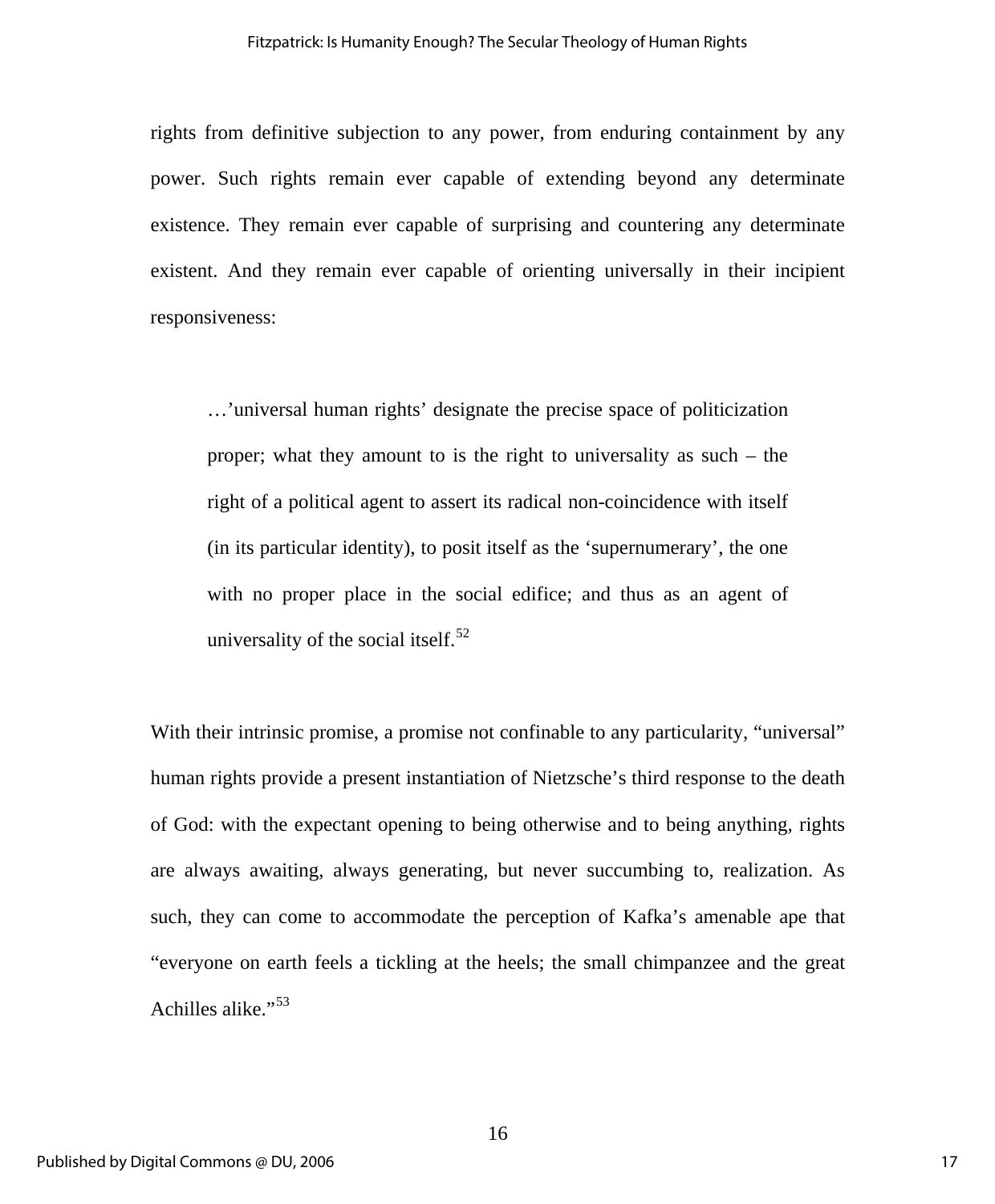2. Friedrich Nietzsche, *The Gay Science*, trans. Josefine Nauckhoff (Cambridge: Cambridge University Press, 2001), 119-20 (section 125) – his emphasis.

3. Ibid. – his emphasis.

<span id="page-18-1"></span> $\overline{a}$ 

4. Ibid.,  $120 - \text{his emphasis.}$ 

5. Ibid.. I have presumed to substitute "sacred" for the "holy" in Nauckhoff's translation. The German is "heilig" but "holy" would seem to be altogether inadequate in describing a deific substitute, and my obliging German dictionary indicates that "sacred" is equally acceptable.

 6. Friedrich Nietzsche, *Twilight of the Idols*, trans. R. J. Hollingdale, in *Twilight of the Idols/The Anti-Christ* (Harmondsworth: Penguin Books, 1968). 69 (section 5 of "Expeditions of an Untimely Man"). More generally, and contrary to reputation, Nietzsche did see "the religious significance of life" as having a positively sustaining place in contemporary existence, and saw this often in the same respects as he had just excoriated others for holding them: Friedrich Nietzsche, *Beyond Good And Evil,* trans. Helen Zimmern (Mineola, New York: Dover Publications, 1997), 43 (section 61); and most conspicuously, Friedrich Nietzsche, *On the Genealogy of Morals*, trans. Douglas Smith (Oxford: Oxford University Press, 1996), Third Essay.

7. Friedrich Nietzsche, *Thus Spoke Zarathustra*, trans. Walter Kaufmann, in *The Portable Nietzsche* (New York: The Viking Press, 1954), 160-1 (First Part "On the New Idol"; Friedrich Nietzsche, *Human, All Too Human*, trans. Marion Faber and Stephen Leyhmann (London: Penguin Books, 1994), 14 (para. 2). As for the borrowing, see one Thomas Paine, *The Crisis* under the head November 21, 1778: [http://www.ushistory.org/Paine/crisis/singlehtml.htm.](http://www.ushistory.org/Paine/crisis/singlehtml.htm) For the aforesaid "finger of God" see also *Exodus* (31:18).

8. For at-one-ment: Walter W. Skeat, *A Concise Etymological Dictionary of the English Language* (New York: Capricorn, 1963), 30.

<span id="page-18-0"></span><sup>1.</sup> I am cheating also by deriving the quotation from the more immediately apt setting of Danilo Zolo, *Invoking Humanity: War, Law and Global Order*, trans. Federico and Gordon Poole (London: Continuum, 2002), where it provides the epigraph.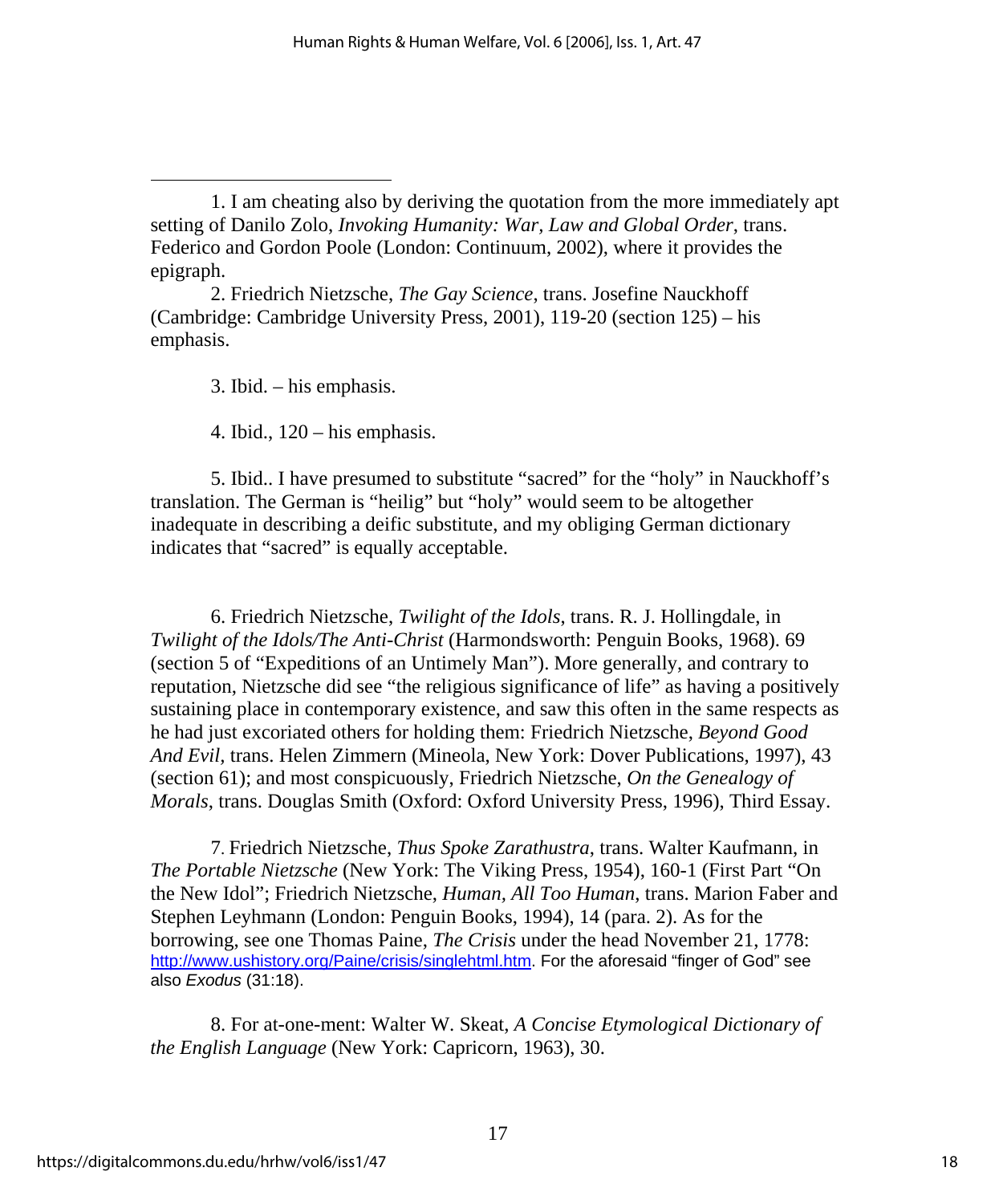9. Nietzsche, *Twilight*, 38 (section 5 "'Reason' in Philosophy").

10. Ibid., 50 (section 3 "The Four Great Errors"); Friedrich Nietzsche, *The Will to Power,* trans. Walter Kaufmann and R. J. Hollingdale (New York: Vintage Books, 1968), 14 (section 12), and generally 300-07 (sections 553-69). These points in the text are put together from different contexts in Nietzsche's work. At least one specific qualification: Nietzsche's "grammar" is probably not so much a sustaining of God in his absence as an evolutionary endowment: e.g. Nietzsche, *All Too Human*, 18-19 (para. 11).

11. Nietzsche, *Gay Science*, 199 (section 343). Cf. Nietzsche, *Genealogy of Morals*, 134-5 (Third Essay, section 27), for a broadly similar foreboding following on the coming of atheism and the end of morality, although the prophecy here is perhaps rather less pointed, the vista being one "for Europe over the next two thousand years" (135).

12. Ibid..These dissonant "overcomings" are notoriously associated with *Zarathustra*. Obviously I think that this work espouses the latter overcoming.

13. Michael Burleigh, *Earthly Powers: Religion & Politics in Europe from the French Revolution to the Great War* (London: HarperCollins, 2005), 81.

14. Ibid..

<span id="page-19-0"></span> $\overline{a}$ 

15. Ibid., 103.

16. Ibid., 94-5.

17. Ibid., 81.

18. Julius Stone, *Legal System and Lawyers' Reasonings* (London: Stevens, 1964), 213.

19. Donald R. Kelley, *History, Law and the Human Sciences: Medieval and Renaissance Perspectives* (Princeton: Princeton University Press, 1984), 42-3.

20. See Jasper Hopkins, *Nicholas of Cusa's Dialectical Mysticism: Text, Translation, and Interpretive Study of De Visione Dei*, Second Edition (Minneapolis: Arthur J. Banning Press, 1988), 159; Henry Bett, *Nicholas of Cusa* (London: Methuen, 1932), 122; Jasper Hopkins, *A Concise Introduction to the Philosophy of*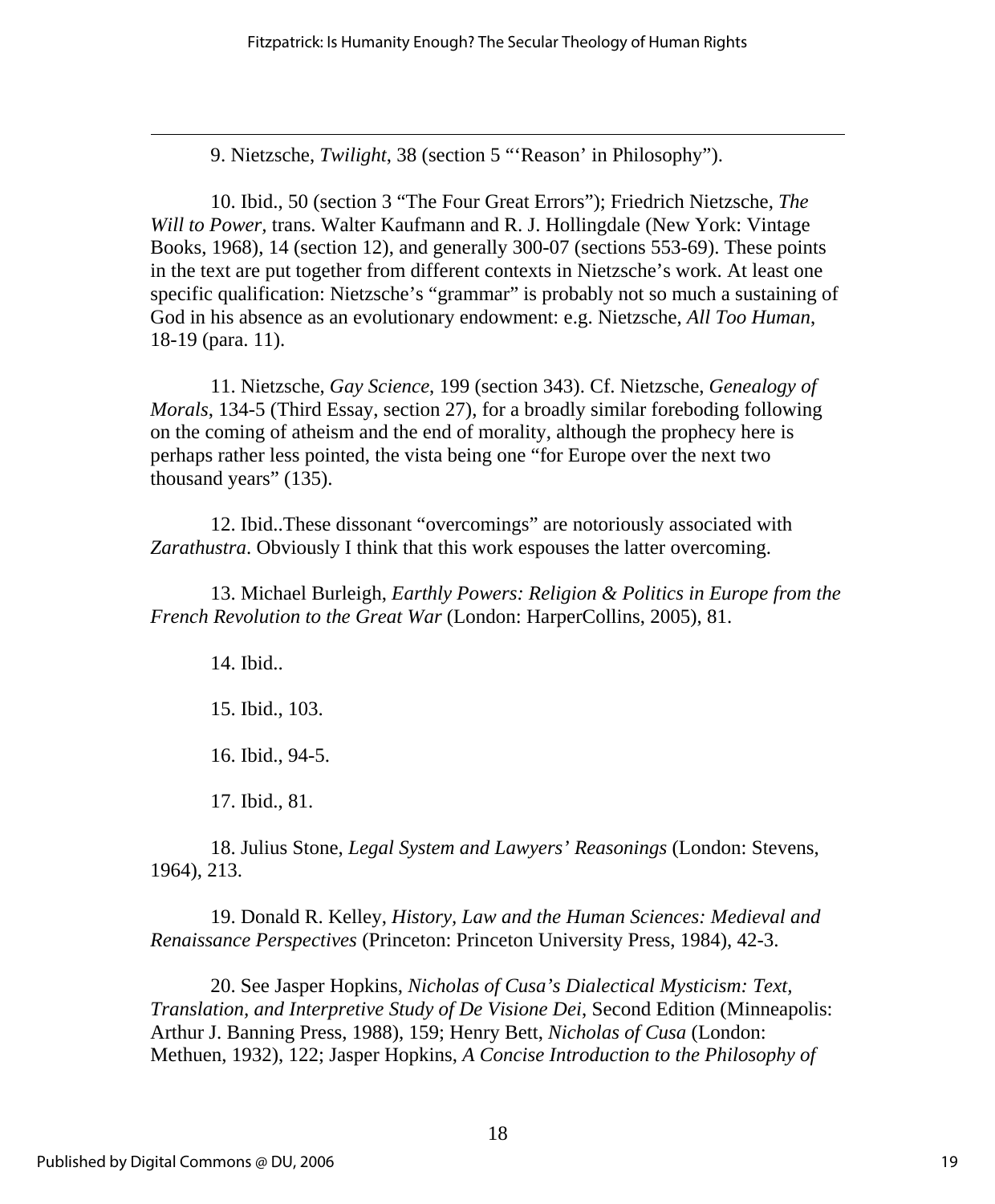<span id="page-20-0"></span>*Nicholas of Cusa [De Possest*]," Third Edition (Minneapolis: Arthur J. Banning Press, 1986), 4.

21. Gerry Simpson, *Great Powers and Outlaw States: Unequal Sovereigns in the International Legal Order* (Cambridge: Cambridge University Press, 2004), 68.

22. Jean-Jacques Rousseau, *The Social Contract*, trans. Maurice Cranston (London: Penguin, 1968), 69 (Book II, chapter 1).

23. E.g. Isaiah Berlin, "Two Concepts of Liberty, in *Four Essays on Liberty* (Oxford: Oxford University Press, 1969), chapter III.

24. Rousseau, *Social Contract*, 63, 77 (Book I, chapter 7; Book II, chapter 4). Some qualification is necessary, but more of that shortly.

25. Rousseau, *Social Contract*, 77, 81-3 (Book II, chapters 4 and 6).

26. Ibid., 84 (Book II, chapter 7).

27. Ibid., 87 (Book II, chapter 7).

28. Ibid., 86 (Book II, chapter 7).

29. Ibid., 84-5, 87, 99 (Book II, chapters 7 and 12).

30. Ibid., 101 (Book III, chapter 1).

31. Jean-Jacques Rousseau, *A Discourse on Political Economy* in *The Social Contract and Discourses*, trans. G. D. H. Cole (London: Everyman's Library, 1986), 136.

32. Rousseau, *Social Contract*, 95 (Book II, chapter 10).

33. Ibid..

 $\overline{a}$ 

34. Jean-Jacques Rousseau, *The Government of Poland*, trans. Willmore Kendall (New York: Bobbs-Merrill, 1972), 14.

35. Peter Fitzpatrick, *Modernism and the Grounds of Law* (Cambridge: Cambridge University Press, 2001), 148-9.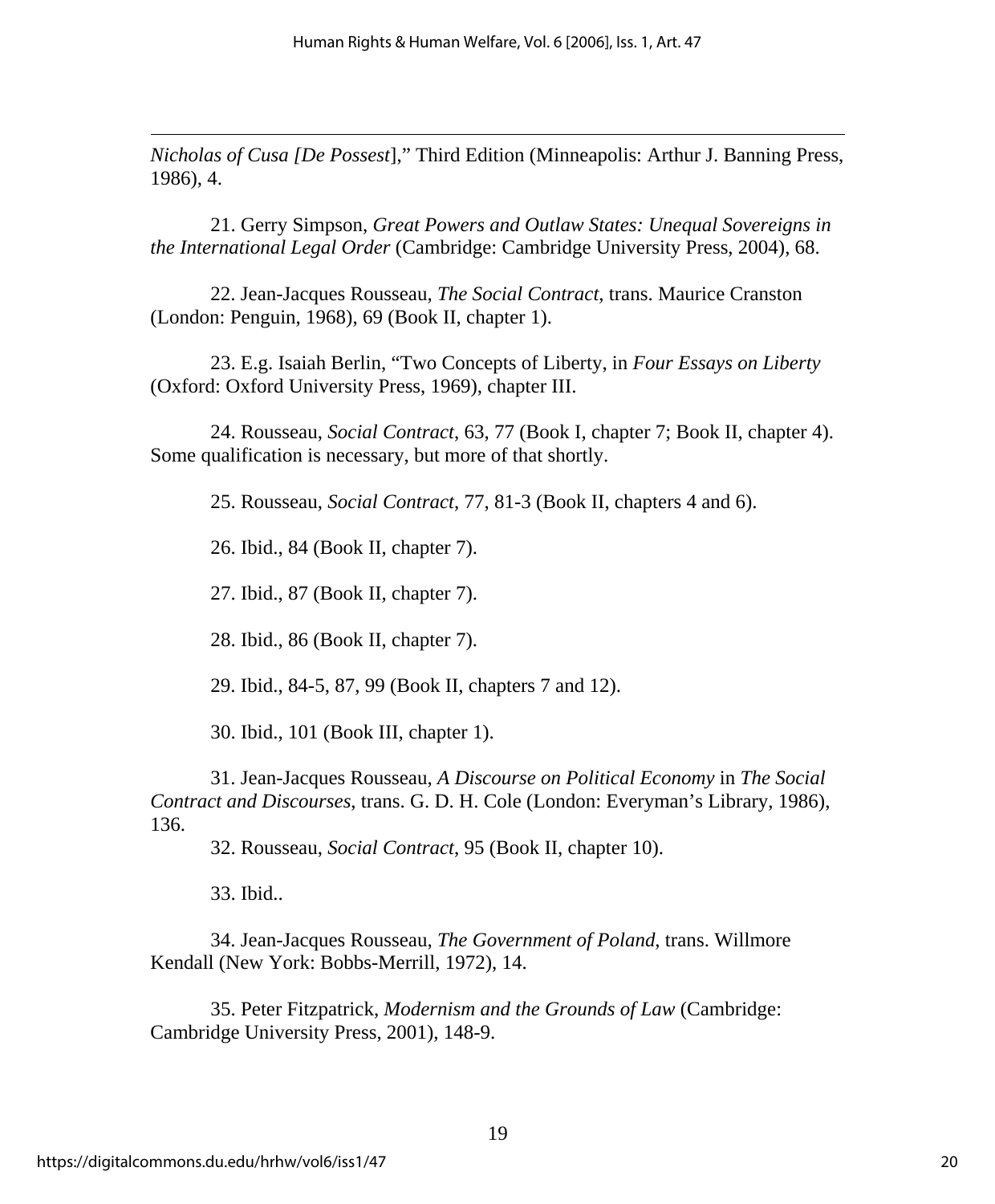<span id="page-21-0"></span>36. See e.g. David Hollenbach, *The Global Face of Public Faith* (Washington DC: Georgetown University Press, 2003), and John Nurser, *For All Peoples and All Nations* (Washington DC: Georgetown University Press, 2005). And for vice versa see Slavoj Zizek, "Human Rights and Its Discontents," [http://www.lacan.com/zizek](http://www.lacan.com/zizek-human.htm)[human.htm](http://www.lacan.com/zizek-human.htm).

37. Francis Fukuyama, *Our Posthuman Future: Consequences of the Biotechnology Revolution* (London: Profile Books, 2002), 101, 128.

38. Ibid., 101.

 $\overline{a}$ 

39. Jack Donnelly, *The Concept of Human Rights* (London: Croom Helm, 1985), 9, 21.

40. Felipe Fernández-Armesto, *So You Think You're Human?* (Oxford: Oxford University Press, 2004), see 7.

41. Michel Foucault, "Nietzsche, Genealogy, History" in his *Language, Counter-Memory, Practice: Selected Essays and Interviews*, trans. Donald F. Bouchard and Sherry Simon (Ithaca: Cornell University Press, 1995), 146, 152.

42 . Fernández-Armesto, *So you think*, 170.

43. See Rhoda E. Howard, "Cultural Absolutism and the Nostalgia for Community," *Human Rights Quarterly* 15 (1993): 315-38; George W. Bush, *The National Security Strategy of the United States of America* (Washington DC: The White House, 2002), Preface; Conference for Security and Co-operation in Europe (1999), *Charter of Paris for A New Europe*, [http://www.osce.org/docs/english/1990-](http://www.osce.org/docs/english/1990-1999/summits/paris90e.html) [1999/summits/paris90e.html](http://www.osce.org/docs/english/1990-1999/summits/paris90e.html); and The Global Compact (2002), [http://65.214.34.30/un/gc/unweb.nsf/content/UN\\_Report\\_061402.htm](http://65.214.34.30/un/gc/unweb.nsf/content/UN_Report_061402.htm). Cf. Tony Evans, "International Human Rights Law as Power/Knowledge," *Human Rights Quarterly* 27 (2005): 1046-68, at 1057-59, 1062-64, 1066.

44. A. W. B. Simpson, *Human Rights and the End of Empire: Britain and the Genesis of the European Convention* (Oxford: Oxford University Press, 2001), 347-8. Cf. Jacques Rancière, "Who Is the Subject of the Rights of Man?" *The South Atlantic Quarterly* 103 (2004): 297-310, 307.

45. See Anders Stephanson, *Manifest Destiny: American Expansion and the Empire of Right* (New York: Hill and Wang, 1995); Martin E. Marty, *Righteous*